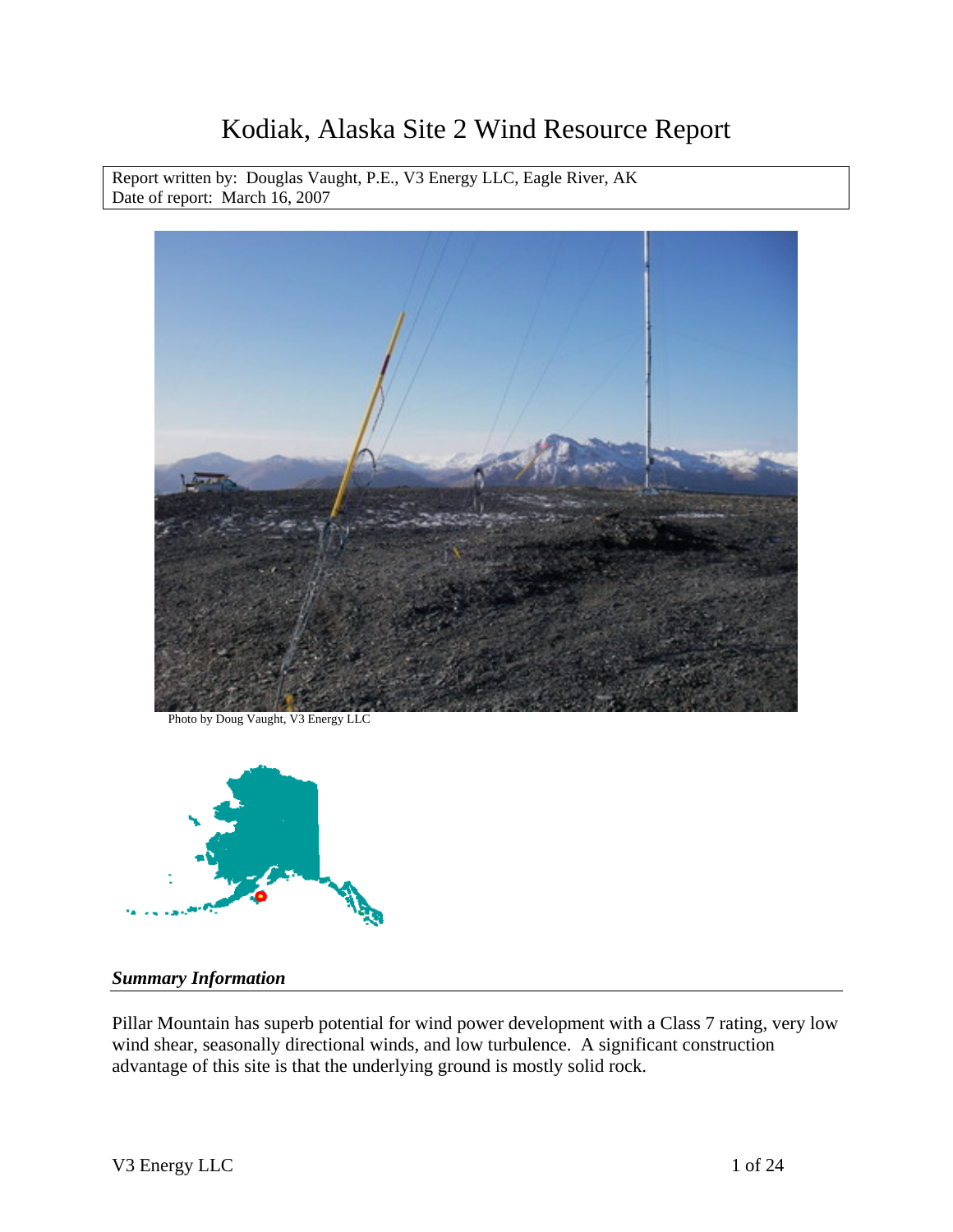#### *Meteorological Tower Data Synopsis*

| Class $7 -$ Superb               |
|----------------------------------|
| 8.25 m/s (measured)              |
| 8.36 m/s (predicted)             |
| 52.0 m/s, 3/8/06 (30 m level)    |
| 943 W/m <sup>2</sup> (predicted) |
| $917 \text{ W/m}^2$              |
| 0.00 (description: smooth)       |
| 0.023 (extremely low wind shear) |
| 0.120                            |
| November 4, 2005                 |
| February 27, 2007                |
|                                  |

*Community Profile* 

**Current Population:** 6,088 (2005 State Demographer est.) **Pronunciation/Other Names:** (KOH-dee-ack); includes Shoonaq' **Incorporation Type:** Home Rule City **Borough Located In:** Kodiak Island Borough **School District:** Kodiak Island Borough School District **Regional Native Corporation:** Koniag, Incorporated

#### **Location:**

Kodiak is located near the north eastern tip of Kodiak Island in the Gulf of Alaska. Kodiak Island, "the emerald isle," is the largest island in Alaska, and is second only to Hawaii in the U.S. Kodiak National Wildlife Refuge encompasses nearly 1.9 million acres on Kodiak and Afognak Islands. It is 252 air miles south of Anchorage, a 45-minute flight, and is a 4-hour flight from Seattle. It lies at approximately 57.788890° North Latitude and -152.401900° West Longitude. (Sec. 32, T027S, R019W, Seward Meridian.) Kodiak is located in the Kodiak Recording District. The area encompasses 3.5 sq. miles of land and 1.4 sq. miles of water.

#### **History:**

The Island has been inhabited for the past 8,000 years. The first non-Native contacts were in 1763, by the Russian Stephen Glotov, and in 1792 by Alexander Baranov, a Russian fur trapper. Sea otter pelts were the primary incentive for Russian exploration, and a settlement was established at Chiniak Bay, the site of present-day Kodiak. At that time, there were over 6,500 Sugpiaqs (Koniags) in the area and the Island was called "Kikhtak." It later was known as "Kadiak," the Inuit word for island. Kodiak became the first capital of Russian Alaska, and Russian colonization had a devastating effect on the local Native population. By the time Alaska became a U.S. Territory in 1867, the Koniag region Eskimos had almost disappeared as a viable culture. Alutiiq (Russian-Aleut) is the present-day Native language. Sea otter fur harvesting was the major commercial enterprise, and eventually led to the near extinction of the species. However, in 1882 a fish cannery opened at the Karluk spit. This sparked the development of commercial fishing in the area. The "Town of Kodiak" was incorporated in 1940. During the Aleutian Campaign of World War II, the Navy and the Army built bases on the Island. Fort Abercrombie was constructed in 1939, and later became the first secret radar installation in Alaska. Development continued, and the 1960s brought growth in commercial fisheries and fish processing. The 1964 earthquake and subsequent tidal wave virtually leveled downtown Kodiak. The fishing fleet, processing plant, canneries, and 158 homes were destroyed - \$30 million in damage. The infrastructure was rebuilt, and by 1968, Kodiak had become the largest fishing port in the U.S., in terms of dollar value. The Magnusson Act in 1976 extended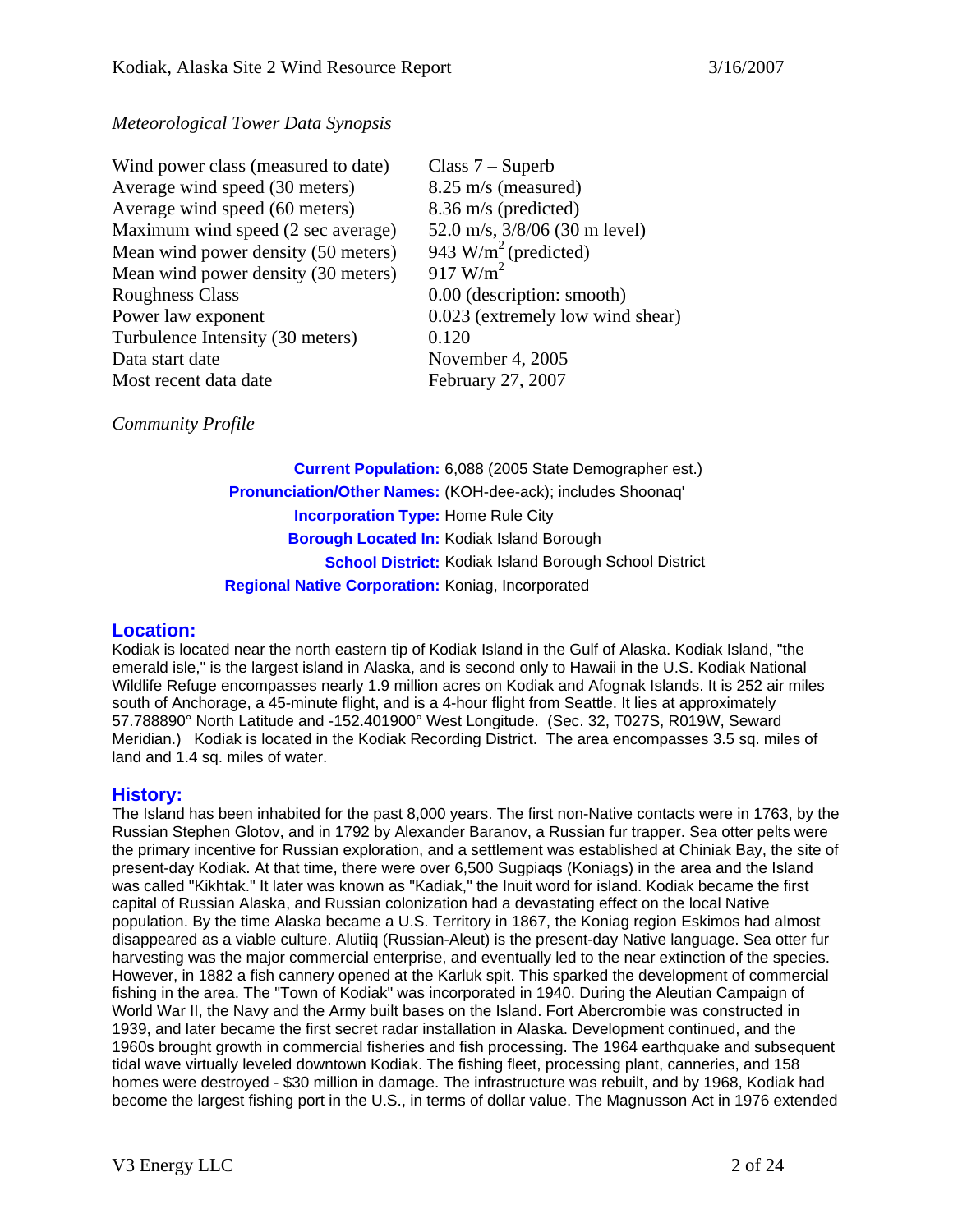the U.S. jurisdiction of marine resources to 200 miles offshore, which reduced competition from the foreign fleet, and over time, allowed Kodiak to develop a groundfish processing industry.

#### **Culture:**

The local culture surrounds commercial and subsistence fishing activities. The Coast Guard comprises a significant portion of the community, and there is a large seasonal population. Kodiak is primarily non-Native, and the majority of the Native population are Alutiiq. Filipinos are a large subculture in Kodiak due to their work in the canneries. A Russian Orthodox Church seminary is based in Kodiak, one of two existing seminaries in the U.S. The Shoonaq' Tribe of Kodiak was federally recognized in January 2001. A branch of the University of Alaska Anchorage, Kodiak College is located in the City of Kodiak.

#### **Economy:**

The Kodiak economy is based on fishing, seafood processing, retail services and government. Adaptability and diversification in a variety of fisheries has enabled the Kodiak economy to develop and stabilize. 665 area residents hold commercial fishing permits, and numerous fish processing companies operate here year-round. The largest processors include Trident, Ocean Beauty, North Pacific, and Western Processors. The hospital and City also rank among the top employers. The largest U.S. Coast Guard station lies just south of the city. The Kodiak Launch Complex, a \$38 million low-Earth orbit launch facility on 27 acres, was recently completed at Cape Narrow near Chiniak. The Kodiak Launch Complex, operated by the Alaska Aerospace Dev. Corp., is the only commercial launch range in the U.S. that is not co-located with a federal facility. The KLC launched its first payload in November 1998. In August 2003, Alaska Aerospace Dev. Corp. was awarded an \$8 million contract to handle two or three Missile Defense Agency launches in 2003-2004. The Kodiak-launched missiles will be targets, not interceptors. With similar launches planned annually over the next five years, the contract could be worth up to \$40 million. The Kodiak Chamber of Commerce provides economic development services to the area (www.kodiak.org).

#### **Facilities:**

Pillar Creek and Monashka Creek Reservoirs provide water, which is stored and distributed by pipe throughout the area. Piped sewage is processed in a treatment plant. All homes are fully plumbed. The piped system has been expanded to Miller Point and Spruce Cape, to replace individual wells and septic tanks in those areas. Refuse collection services are provided by the Borough. The landfill is located 6 miles north of the City, at Monashka Bay. Kodiak Electric Association, a cooperative utility, operates and purchases power from the Four Dam Pool-owned Terror Lake Hydroelectric Facility. It also operates a Coast Guard-owned plant, and owns three additional diesel-powered plants at Swampy Acres, Kodiak and Port Lions.

#### **Transportation:**

Kodiak is accessible by air and sea. The State-owned Kodiak Airport provides three asphalt runways. These runways measure: 7,562' long by 150' wide; 5,398' long by 150' wide; and, 5,011' long by 150' wide. Kodiak Municipal Airport offers a 2,475' long by 40' wide paved runway. Three scheduled airlines serve Kodiak with several daily flights, and a number of air taxi services provide flights to other communities on the Island. City-owned seaplane bases at Trident Basin and Lilly Lake serve floatplane traffic. The Alaska Marine Highway System operates a ferry service to and from Seward and Homer. Travel time to Homer by ferry is 12 hours. The Port of Kodiak includes two boat harbors with 600 boat slips and three commercial piers - the ferry dock, city dock and container terminal. Boat launch ramps and vessel haul-outs are also available. A \$20 million breakwater on Near Island provides another 60 acres of mooring space at St. Herman Harbor. The replacement of the 32-year-old float system at the St. Paul Inner Harbor downtown was completed in 2000. Approximately 140 miles of state roads connect island communities on the east side of the island.

#### **Climate:**

The climate of the Kodiak Islands has a strong marine influence. There is little or no freezing weather, moderate precipitation, occasional high winds, and frequent cloud cover and fog. Severe storms are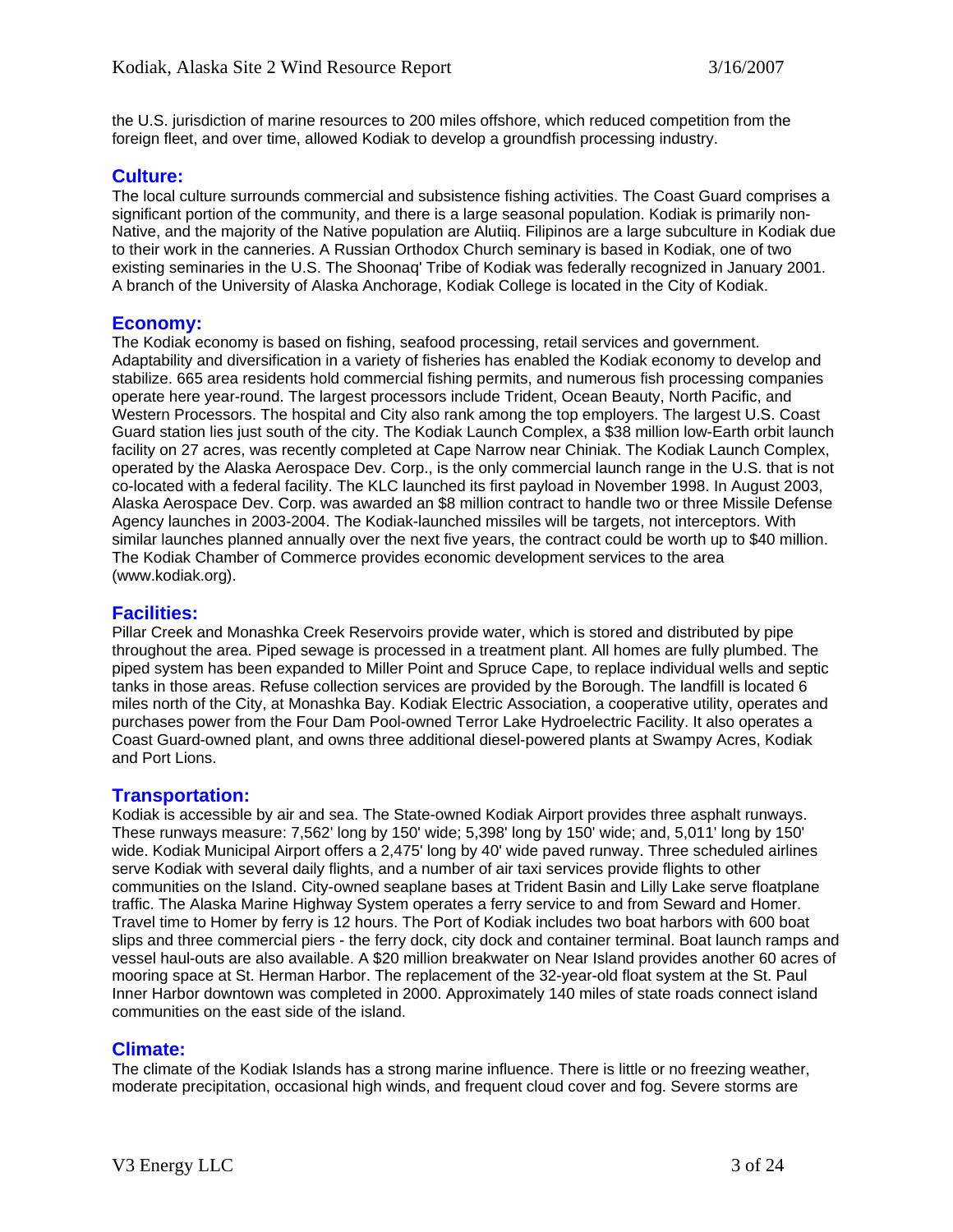common from December through February. Annual rainfall is 67 inches, and snowfall averages 78 inches. January temperatures range from 14 to 46 F; July temperatures vary from 39 to 76 F.

(Above information from State of Alaska Department of Commerce, Community, and Economic Development website, [www.dced.state.ak.us](http://www.dced.state.ak.us/)).

#### *Site Information and Location*

| Site number             | 7357                                                |
|-------------------------|-----------------------------------------------------|
| <b>Site Description</b> | Kodiak, Alaska, Pillar Mountain ridgeline           |
| Latitude/longitude      | N 057° 47.257'; W 152° 26.394'                      |
| Site elevation          | 390 meters                                          |
| Datalogger type         | NRG Symphonie                                       |
| Tower type              | NRG 50 meter Tall Tower, replaced with NRG 30 meter |
|                         | <b>Tall Tower</b>                                   |



*Met Tower Sensor Information* 

A 50 meter NRG Tall Tower was installed at Site 2 on November 4, 2005 with channels 1, 2, 3, and 4 instrumented with anemometers, channels 7 and 8 with wind vanes, and channel 12 with a temperature sensor. On March 30, this tower collapsed due to an accumulation of rime ice and accompanying high winds. A 30 meter replacement tower was installed on May 12 with channels 4 (30 meter level anemometer) and 12 (temperature) as common channels between the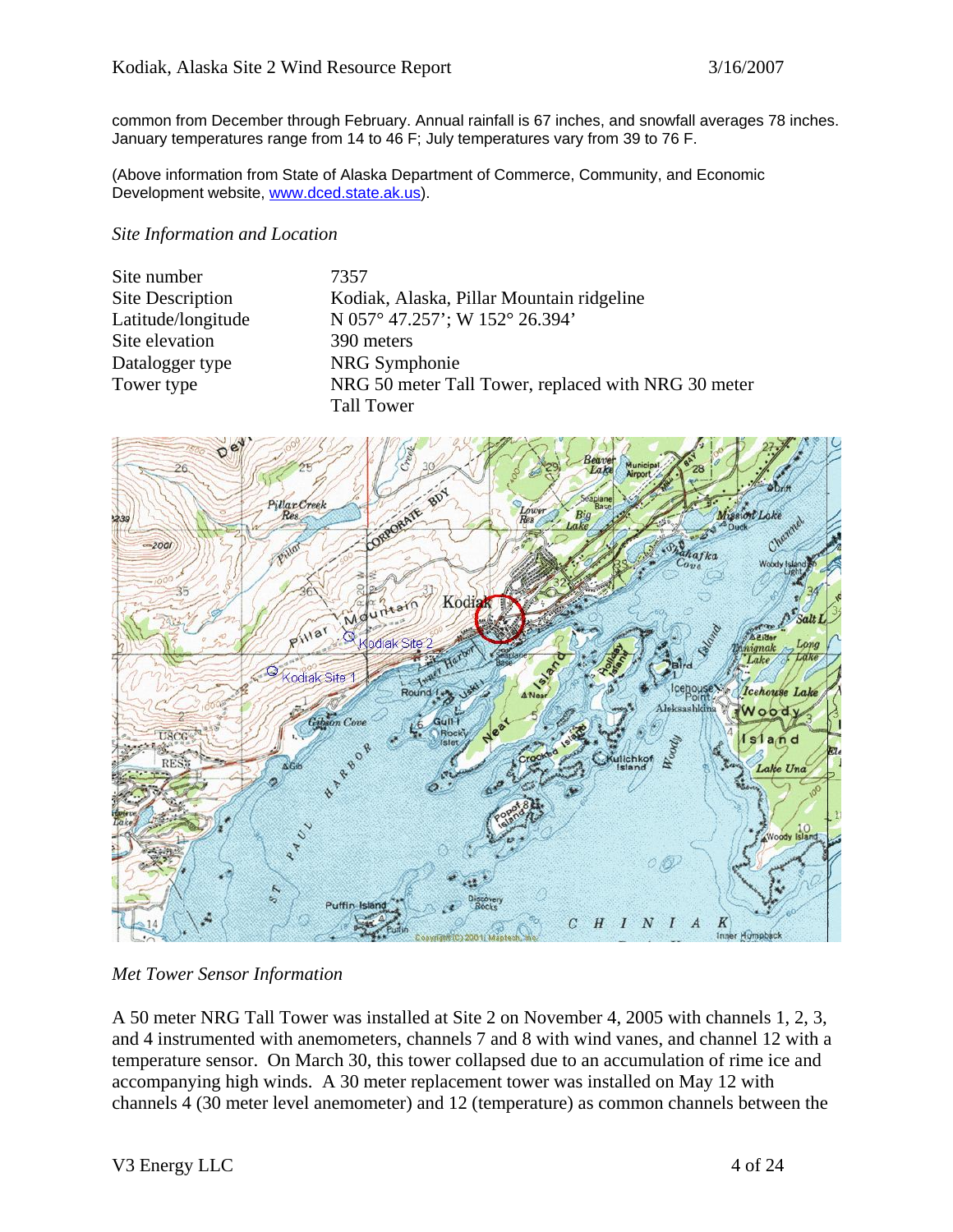| Channel        | Sensor type      | Height             | Multiplier | Offset    | Orientation   | Channel now    |
|----------------|------------------|--------------------|------------|-----------|---------------|----------------|
|                |                  |                    |            |           |               | active?        |
| 1              | <b>NRG#40</b>    | $50 \text{ m}$ (A) | 0.765      | 0.35      | $070^\circ$ T | N <sub>o</sub> |
|                | anemometer       |                    |            |           |               |                |
| $\overline{2}$ | NRG IceFree III  | $50 \text{ m}$ (B) | 0.572      | 1.0       | $160^\circ$ T | N <sub>o</sub> |
|                | anemometer       |                    |            |           |               |                |
| 3              | <b>NRG#40</b>    | 40 m               | 0.765      | 0.35      | $070^\circ$ T | N <sub>o</sub> |
|                | anemometer       |                    |            |           |               |                |
| $\overline{4}$ | <b>NRG#40</b>    | $30 \text{ m}$ (A) | 0.765      | 0.35      | West          | Yes            |
|                | anemometer       |                    |            |           |               |                |
| 5              | <b>NRG#40</b>    | $30 \text{ m}$ (B) | 0.765      | 0.35      | East          | Yes            |
|                | anemometer       |                    |            |           |               |                |
| 6              | <b>NRG#40</b>    | 20 <sub>m</sub>    | 0.765      | 0.35      | West          | Yes            |
|                | anemometer       |                    |            |           |               |                |
| $\overline{7}$ | NRG IceFree III  | 50 <sub>m</sub>    | 0.351      | 255       | <b>ENE</b>    | N <sub>o</sub> |
|                | wind vane        |                    |            |           |               |                |
| 8              | NRG#200P wind    | 40 m               | 0.351      | 180       | North         | N <sub>o</sub> |
|                | vane             |                    |            |           |               |                |
| 9              | NRG#200P wind    | 30 <sub>m</sub>    | 0.351      | 000       | South         | Yes            |
|                | vane             |                    |            |           |               |                |
| 12             | $NRG$ #110S Temp | 2m                 | 0.138      | $-86.383$ | N/A           | yes            |
|                | C                |                    |            |           |               |                |

two towers. New anemometer channels 5 and 6 and new wind vane channel 9 were added. Previously used channels 1, 2, 3, 7 and 8 in use on the 50 meter tower are not in use on the 30 meter tower.

#### *Data Quality Control Summary*

The only common channel, besides temperature, of the original 50 meter tower and the replacement 30 meter tower is Channel 4, the 30 meter (A) channel. Because of the complications and inherent data error risk of synthesizing a large amount of data, it was decided to restrict the data analysis to the original Channel 4 data from November 4, 2005 through tower collapse on March 30, 2006 and then all the operating channels of the replacement tower beginning on May 12, 2006. Once data was filtered to remove ice events, the data was synthesized to create complete data sets of the anemometer channels now in use, Channels 4, 5 and 6. For the wind vane channels, data was synthesized for all three wind vane channels, even though the 50 meter and 40 meter sensors (Channels 7 and 8) are no longer in use. For ease of review of data relevant to the hub height of a 1500 kW turbine, a 60 meter (virtual) anemometer was synthesized and added to the data set.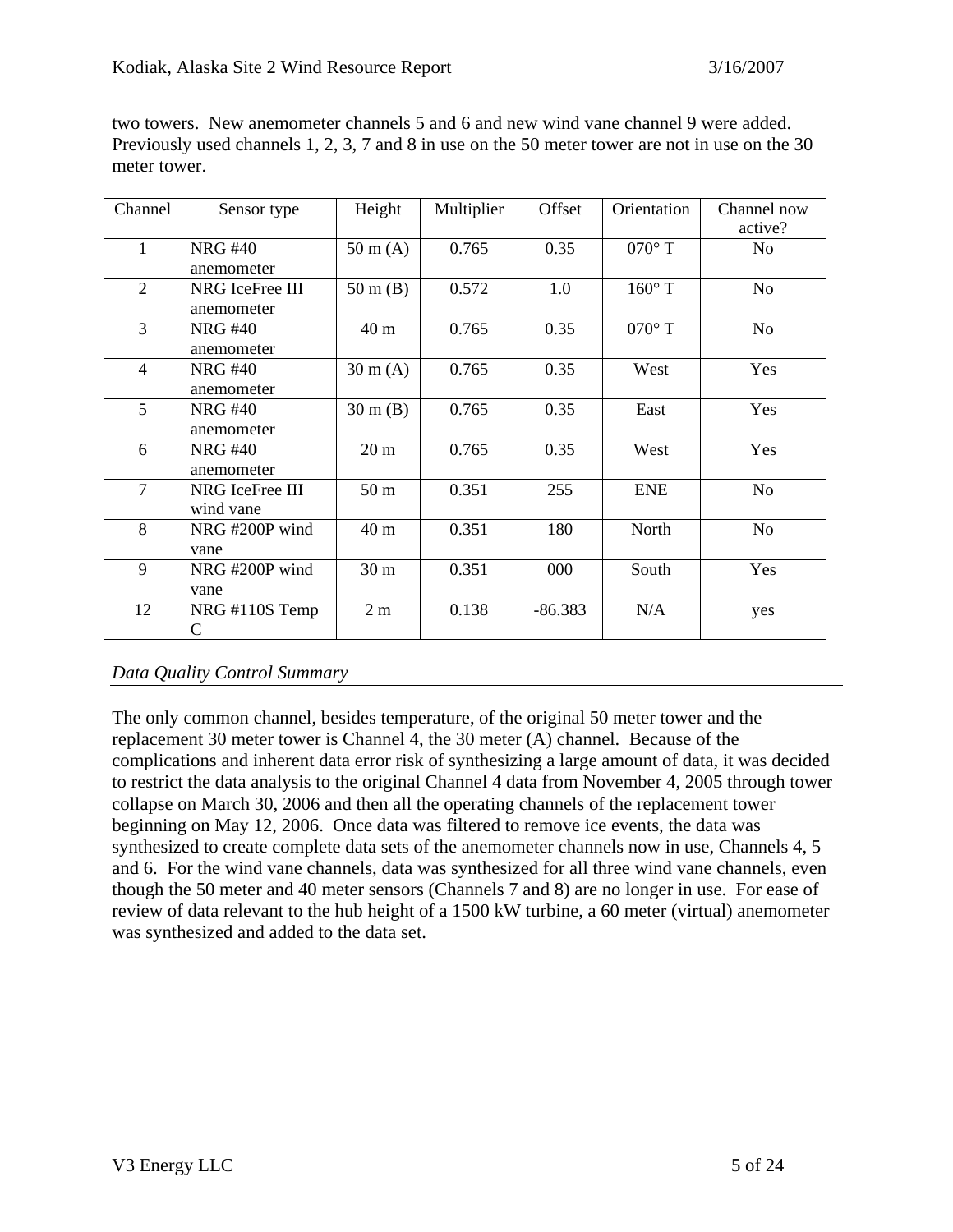#### *Measured Wind Speeds*

The 30 meter (A) anemometer wind speed average for the reporting period is 8.25 m/s, the 30 meter (B) anemometer wind speed average is 8.22 m/s, and the 20 meter anemometer wind speed average is 8.14 m/s. The wind speed average for the 60-meter height synthesized anemometer level (a virtual anemometer) is 8.36 m/s. Because of the extremely low shear at this site, the 60 m average (virtual) wind speed is scarcely any greater than at 30 meters.

#### *Wind Speed Summary*

|        | 60 m virtual speed |       | 30 m (A) speed |       | 30 m (B) speed |       | 20 m speed |       |
|--------|--------------------|-------|----------------|-------|----------------|-------|------------|-------|
| Month  | Mean               | Max   | Mean           | Max   | Mean           | Max   | Mean       | Max   |
|        | (m/s)              | (m/s) | (m/s)          | (m/s) | (m/s)          | (m/s) | (m/s)      | (m/s) |
| Jan    | 8.74               | 32.4  | 8.67           | 31.8  | 8.58           | 31.8  | 8.50       | 31.4  |
| Feb    | 9.16               | 28.2  | 9.08           | 27.4  | 9.02           | 27.4  | 8.97       | 26.9  |
| Mar    | 10.47              | 39.9  | 10.25          | 39.1  | 10.25          | 39.1  | 10.13      | 38.6  |
| Apr    | 9.73               | 28.9  | 9.53           | 28.3  | 9.53           | 28.3  | 9.41       | 27.9  |
| May    | 5.19               | 18.8  | 5.14           | 18.4  | 5.12           | 18.4  | 5.11       | 18.4  |
| Jun    | 7.05               | 23.0  | 6.99           | 22.2  | 6.92           | 22.3  | 6.86       | 21.3  |
| Jul    | 6.48               | 24.5  | 6.42           | 23.4  | 6.34           | 23.7  | 6.25       | 22.8  |
| Aug    | 5.38               | 24.2  | 5.31           | 23.6  | 5.31           | 23.9  | 5.24       | 23.5  |
| Sep    | 7.65               | 26.3  | 7.61           | 25.4  | 7.53           | 25.5  | 7.50       | 24.7  |
| Oct    | 9.63               | 28.7  | 9.50           | 28.7  | 9.52           | 28.7  | 9.41       | 28.9  |
| Nov    | 10.28              | 27.6  | 10.14          | 27.4  | 10.14          | 27.6  | 10.07      | 27.6  |
| Dec    | 10.53              | 33.9  | 10.37          | 34.3  | 10.35          | 33.9  | 10.26      | 35.1  |
| Annual | 8.36               | 39.9  | 8.25           | 39.1  | 8.22           | 39.1  | 8.14       | 38.6  |

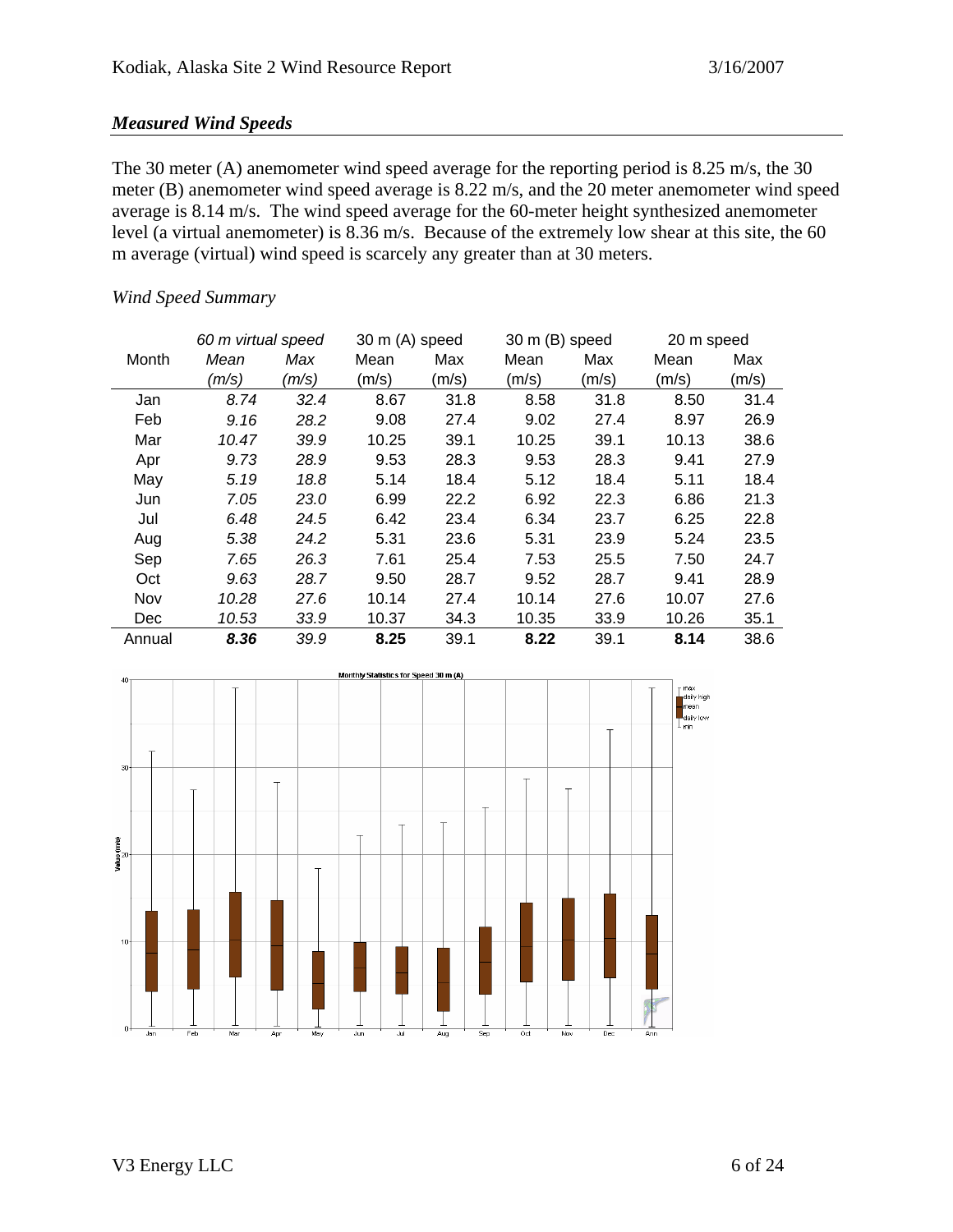### *Daily wind profile*

The daily wind profile indicates that the lowest wind speeds of the day occur in the morning hours of 2 to 11 a.m. and the highest wind speeds of the day occur during the evening hours of 9 to 12 p.m. The daily variation of wind speed is quite minimal on an annual basis, but as shown, more pronounced on a monthly basis.

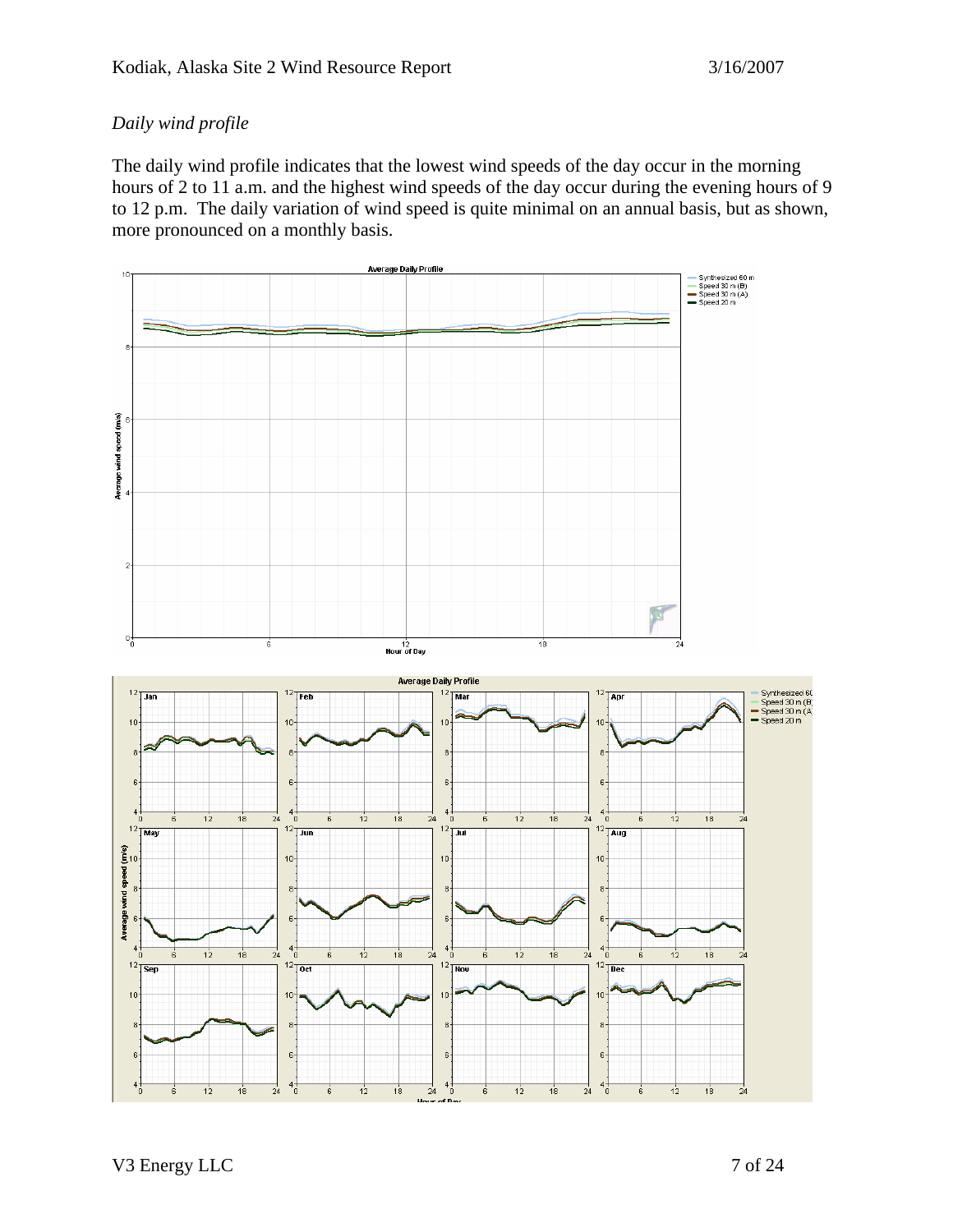#### *Time Series of Wind Speed Monthly Averages*

As expected, the highest winds occurred during the fall through spring months with relatively light winds during the summer months of May through August. The unusually low winds measured in January 2006 were due to a persistent high pressure system over Alaska that month that resulted in relatively calm winds and extremely cold temperatures Statewide. Note that measured winds during winter 2006/2007 are notably higher than during winter 2005/2006.



#### *Excess wind speed*

Most wind turbines have a cut-out speed of 25 m/s, or more precisely, cut-out when the 10 minute average wind speed exceeds 25 m/s. Given the powerful wind resources on Pillar Mountain, one could expect occasional high wind speed shut downs of turbines. During a 455 day period (November 4, 2005 to February 2, 2007), there were 596 ten minute periods or 99.3 hours where predicted wind speeds at 60 meters elevation (using the *virtual* anemometer) exceeded 25 m/s. This represents 0.91 percent of the time. Note however that turbines will not immediately restart once ten minute average wind speeds dip below 25 m/s and hence the lost production time due to high winds would be higher than the calculated 0.91 percent. This should be discussed with turbine manufacturers.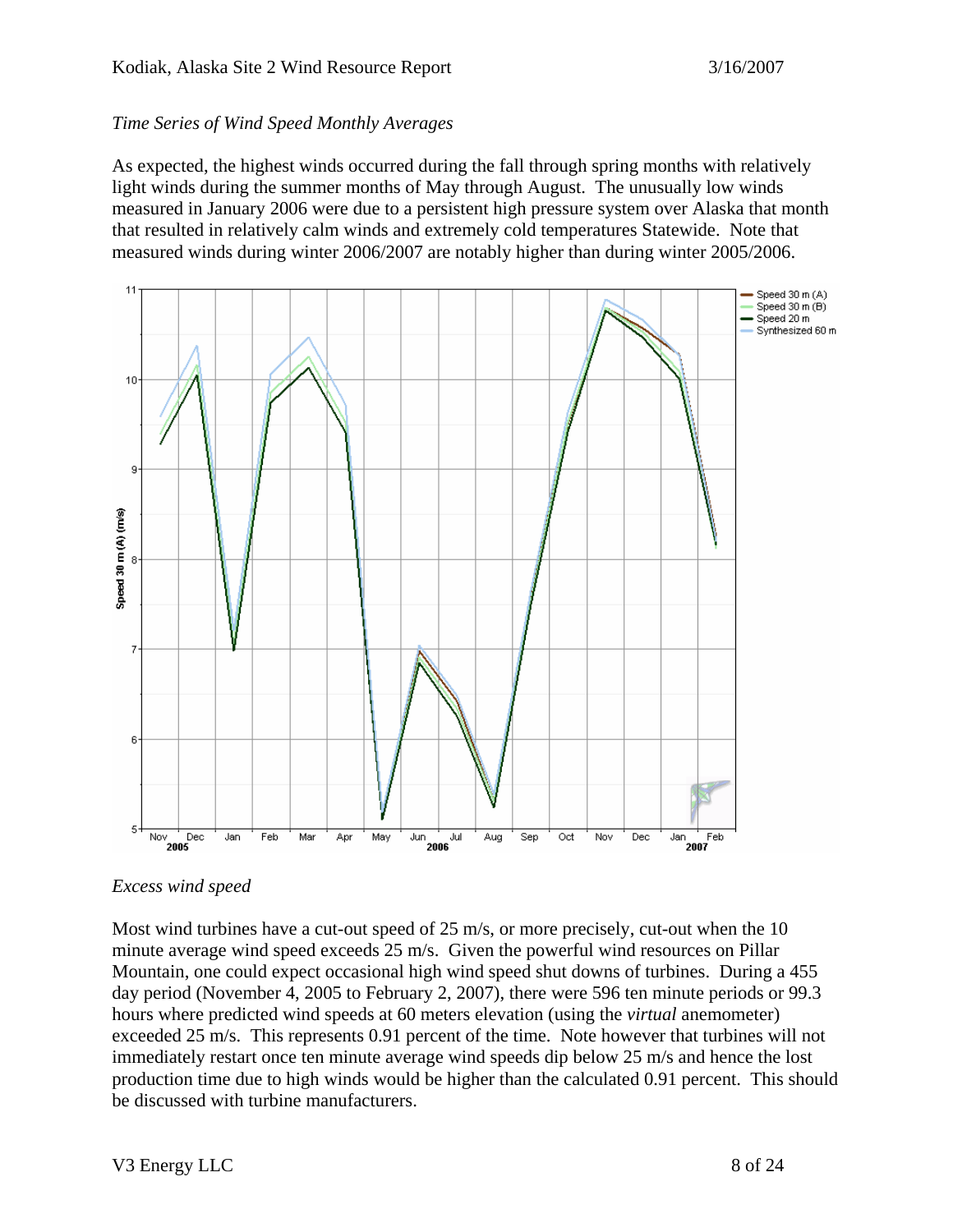#### *Wind Shear Profile*

The average power law exponent was calculated at 0.023, indicating *extraordinarily low* wind shear at Site 2. The practical application of this information is that a low turbine tower height is advisable as there is very little marginal gain in average wind speed with height. Other graphs show the variability of wind shear by direction and seasonal and daily variability. This variability is not particularly significant at this site given the very low average shear value.

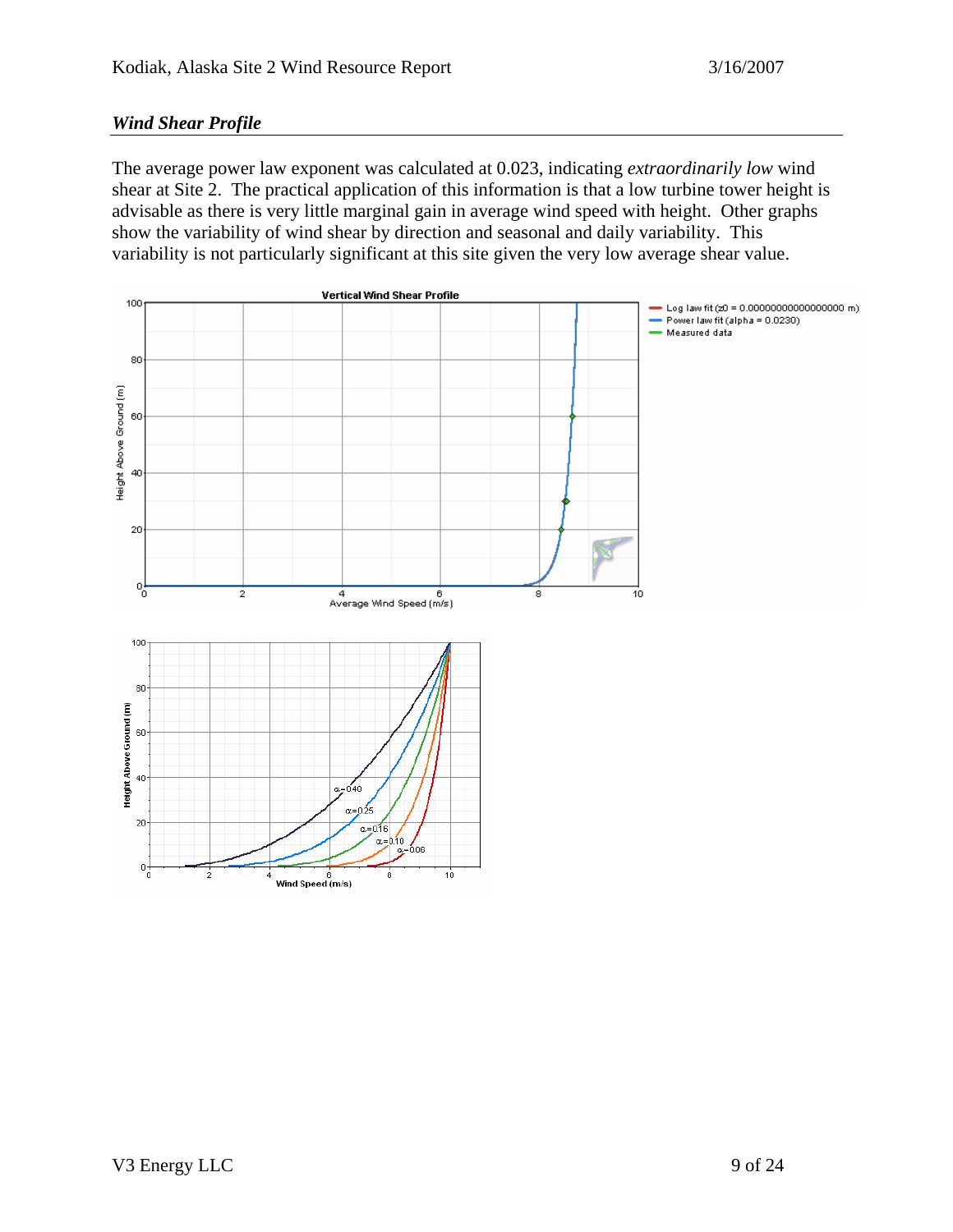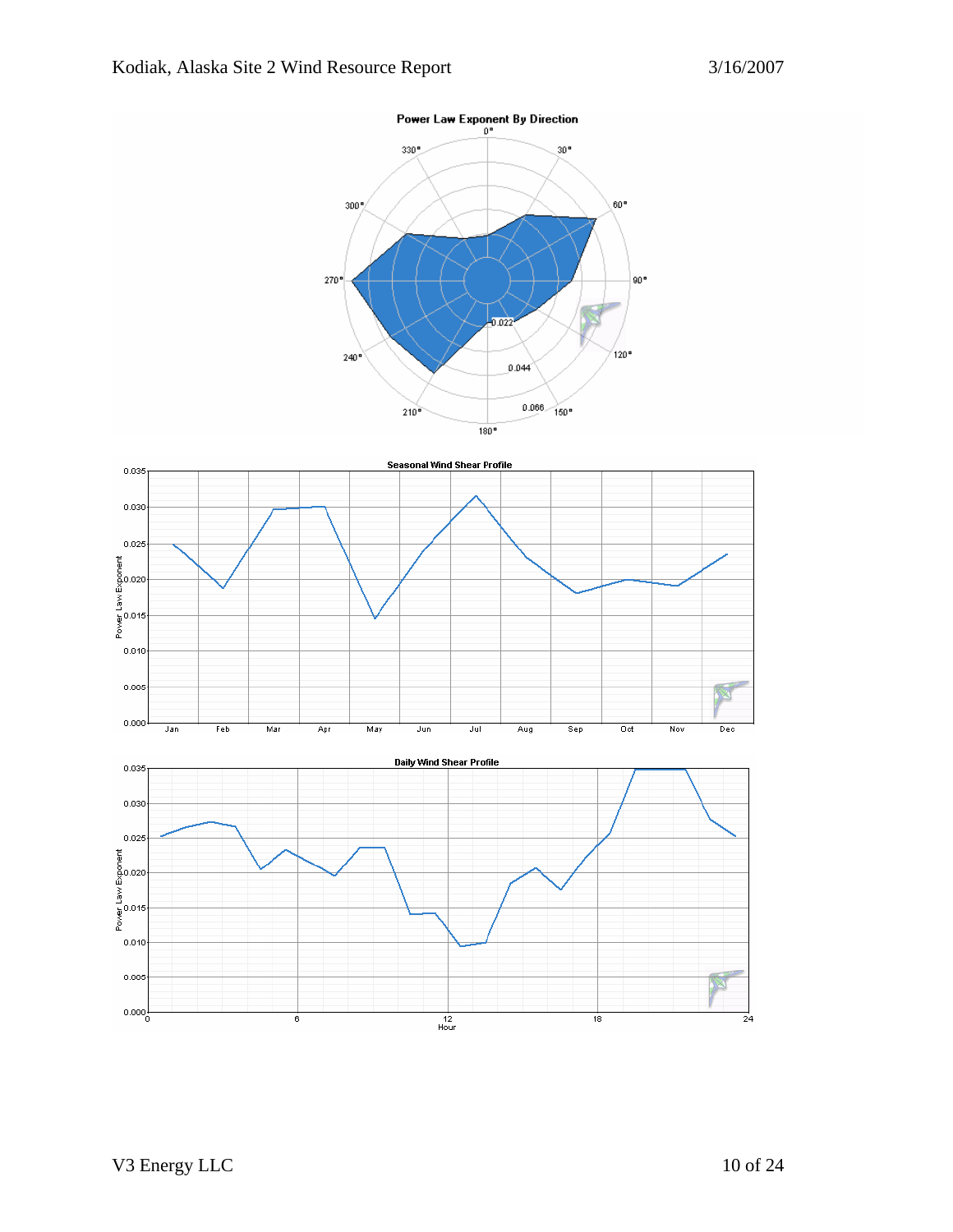#### *Probability Distribution Function*

The probability distribution function provides a visual indication of measured wind speeds in one meter per second "bins". Note that most wind turbines do not begin to generate power until the wind speed at hub height reaches 3.5 to 4 m/s, also known as the "cut-in" wind speed. The black line in the graph is a best fit Weibull distribution. At the 30 meter level, Weibull parameters are  $k = 1.53$  (indicates a broad distribution of wind speeds) and  $c = 9.48$  m/s (scale factor for the Weibull distribution) for the measurement period of 11/4/2005 to 2/27/2007.

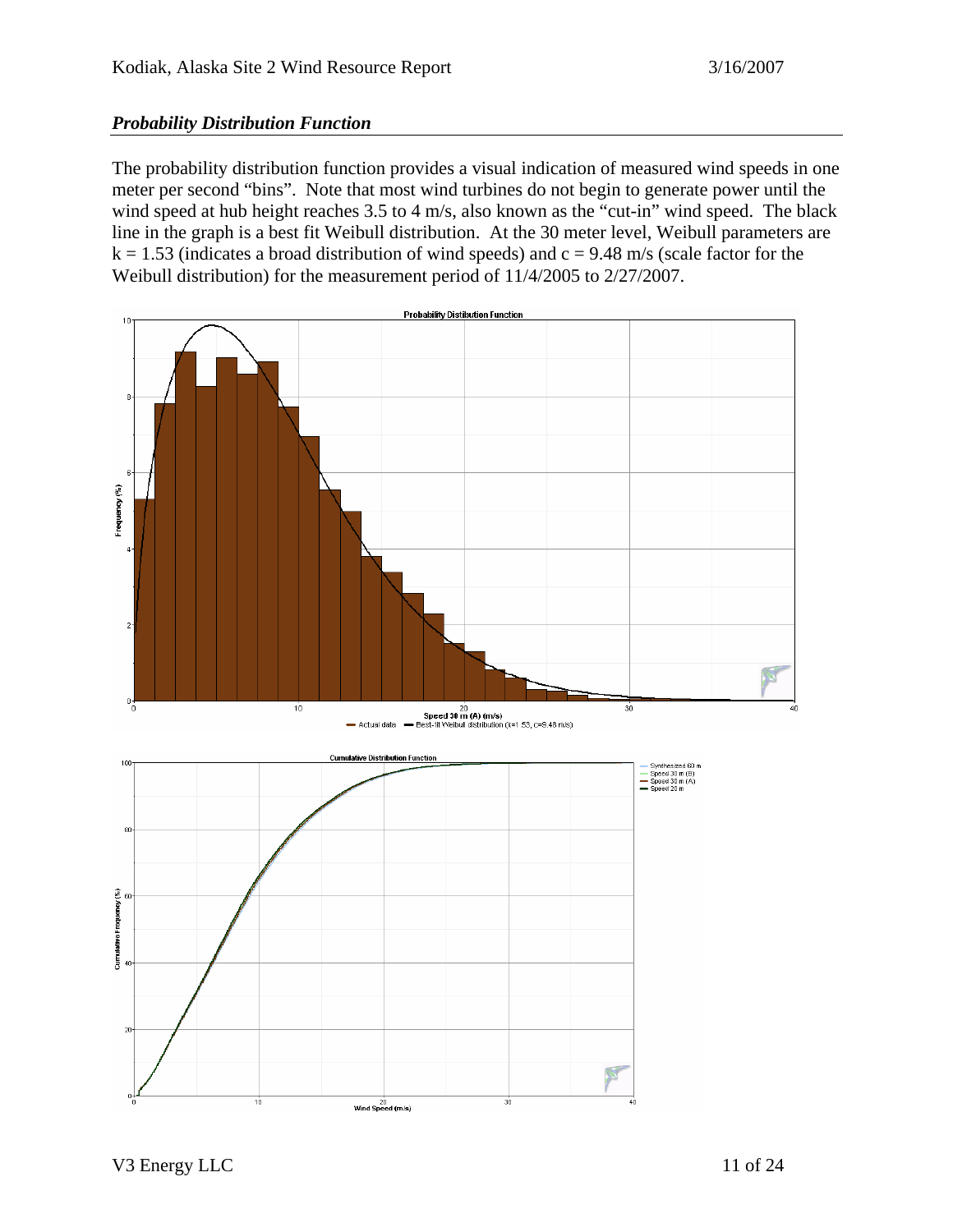#### *Wind Roses*

Kodiak Site 2 winds are strongly directional; the 30 meter wind frequency rose (green) indicates predominately northwest winds with a lesser component of south-southeast winds. This data observation is even stronger when one considers the power density rose (yellow). The practical application of this information is that several turbines can potentially be spaced closely together perpendicular to the prevailing NW and SSE winds. The frequency of calm winds, shown in the upper right quadrant of the frequency roses, is defined as the percent of time that winds exceed a selected threshold value, in this case 3.5 m/s.



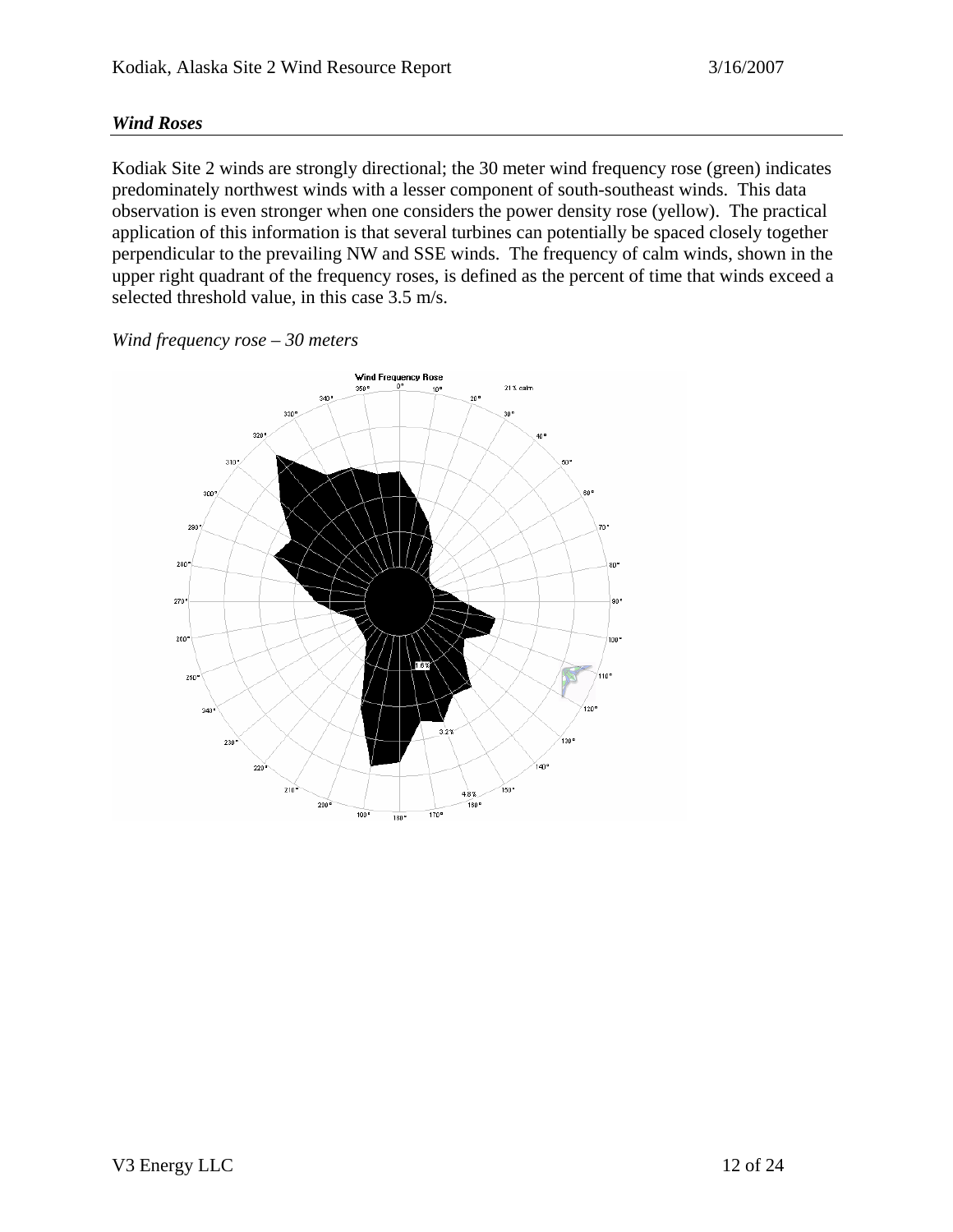### *Power density rose – 30 meters*



*Wind frequency rose – 50 meters (11/04/05 through 3/30/06)* 

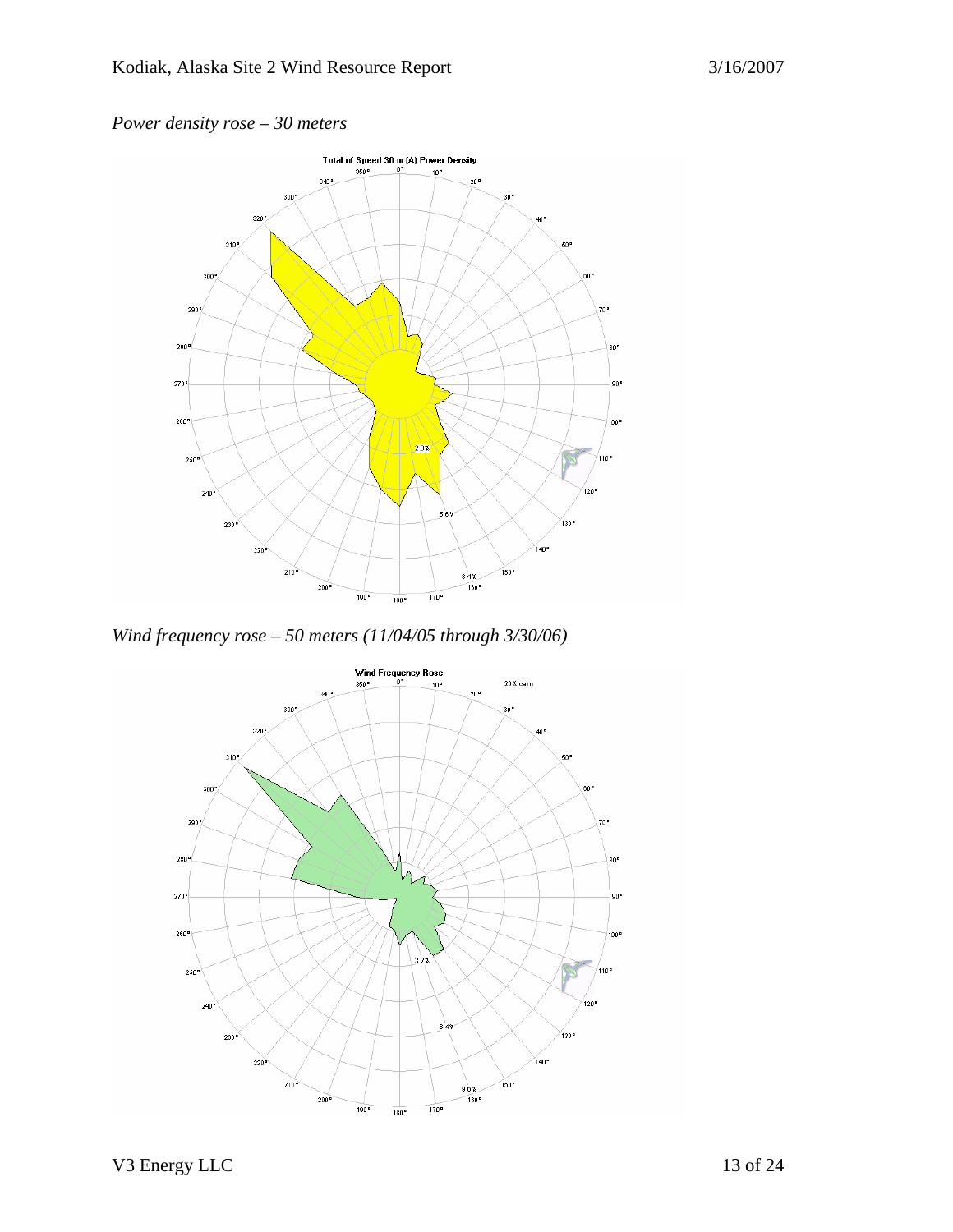

Power density rose – 50 meters *(11/04/05 through 3/30/06)* 

*Wind Power Density Rose by Month (50 meters)* 

Note: only actual measured data months in 2005 and 2006 are shown (November 4, 2005 through March 30, 2006). Scale of graphs is common.

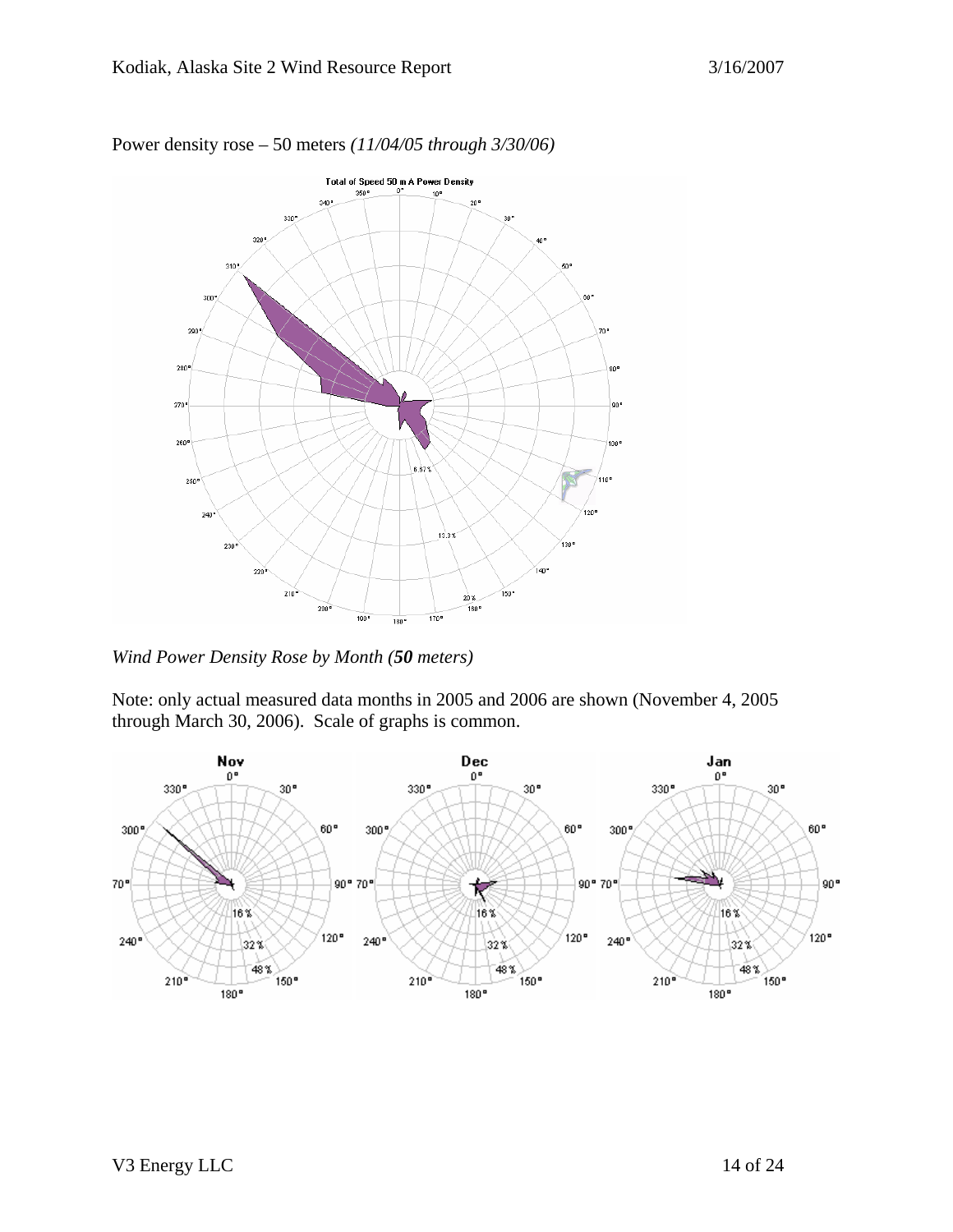

*Wind Power Density Rose by Month (30 meters)* 

Note: only actual measured data months in 2006 without a synthesis overlap are shown (May 12 through October 31, 2006. Scale of graphs is common.

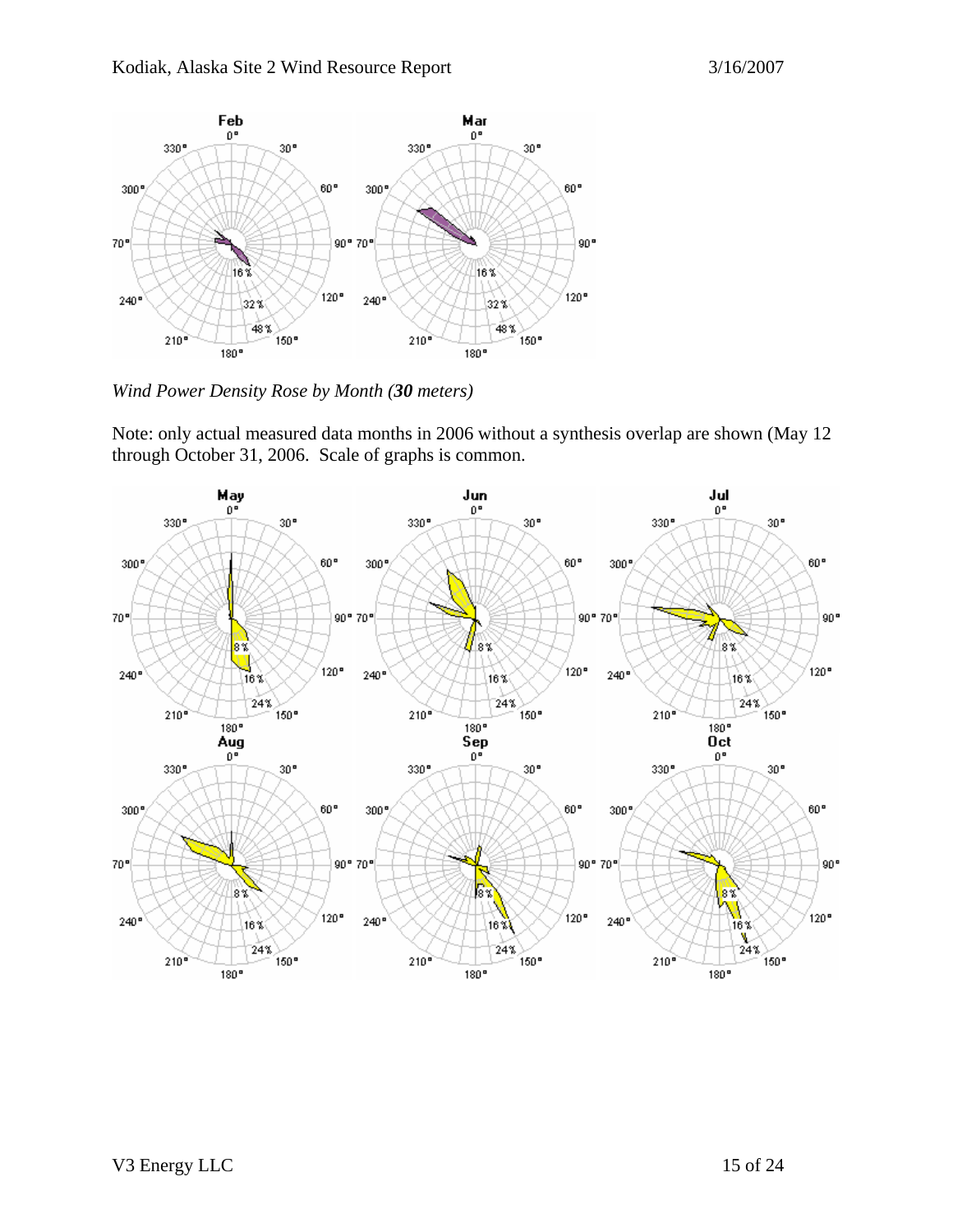#### *Turbulence Intensity*

The Kodiak Site 2 turbulence intensity remains extremely favorable with a mean of 0.109 at 50 meters (five months data) and a mean of 0.120 (A channel) and 0.110 (B channel) at 30 meters. Turbulence intensity is calculated for each time step as the standard deviation of the wind speed divided by the mean of the wind speed.

*30 meter vane – 30 meter (A) Turbulence Intensity (Mean = 0.120)* 



*50 meter vane – 50 meter (A) Turbulence Intensity (Mean = 1.109), 11/4/05 through 3/30/06* 

![](_page_15_Figure_7.jpeg)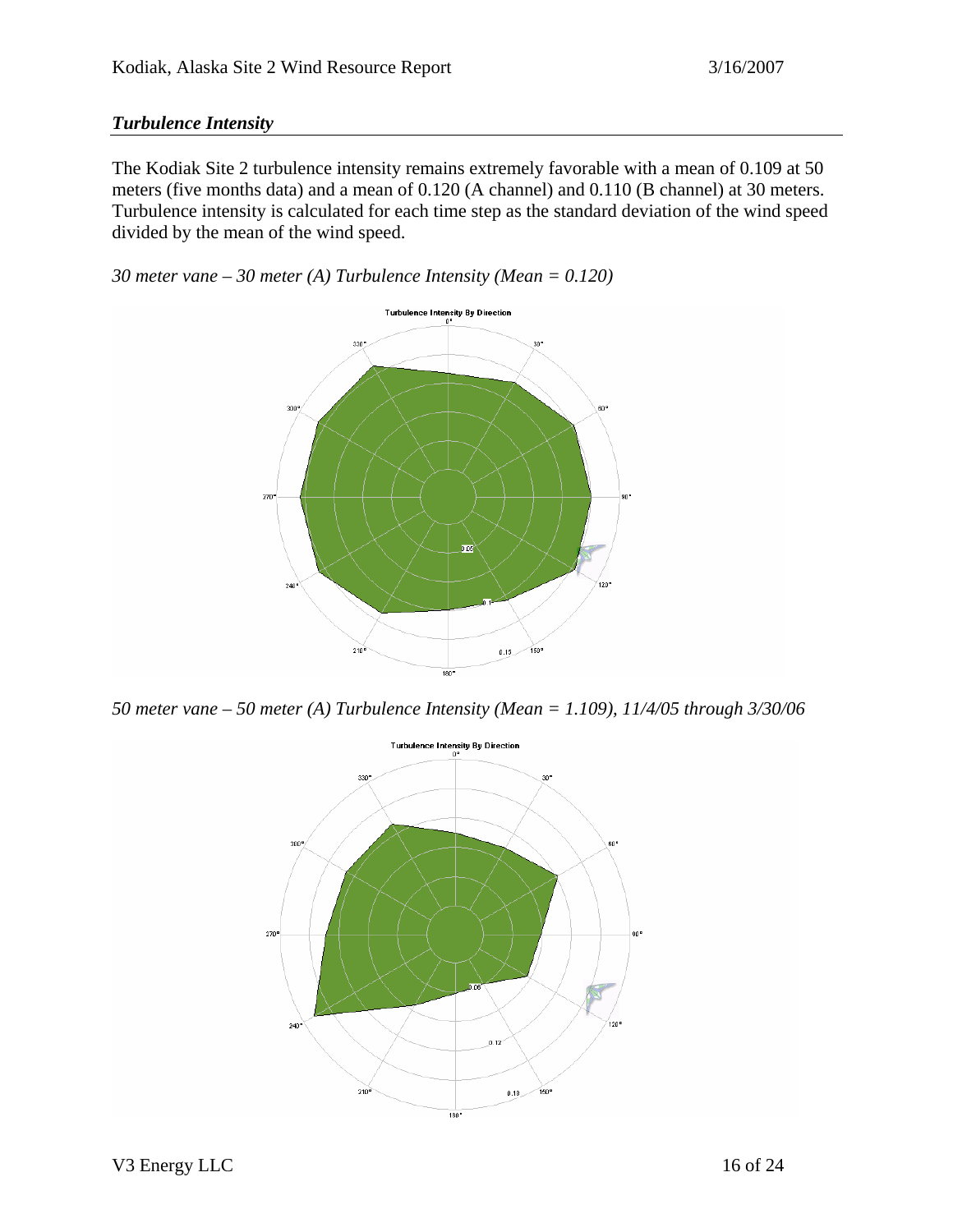#### *International Energy Agency turbulence standard comparisons*

As indicated, turbulence is within International Energy Agency (IEA) Category A and B standards for all wind directions and at all measured wind speeds.

*30 meter vane – 30 meter (A) speed* 

![](_page_16_Figure_5.jpeg)

*50 meter vane – 50 meter (A) speed* 

![](_page_16_Figure_7.jpeg)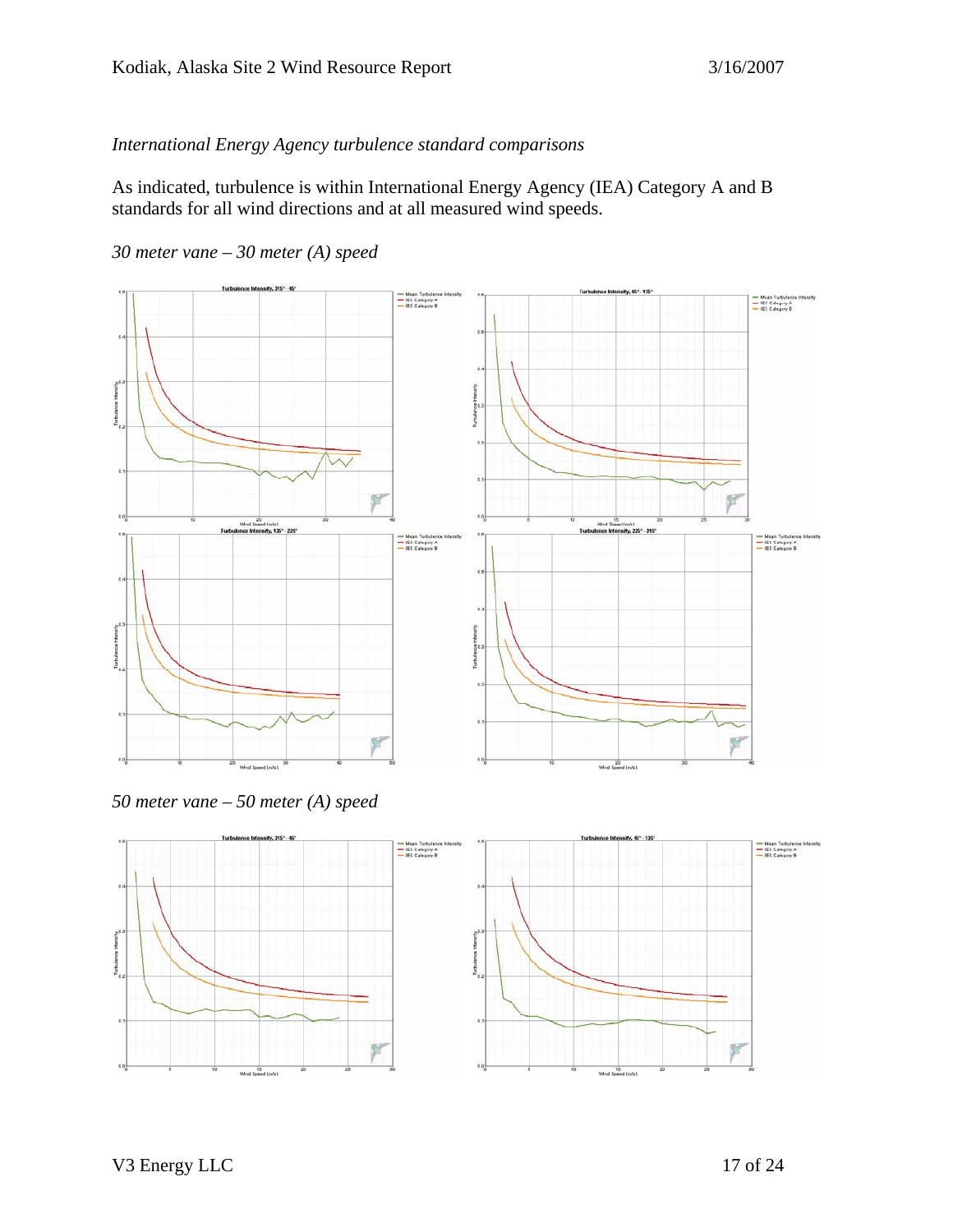![](_page_17_Figure_2.jpeg)

### *Turbulence Tables*

| Turbulence Table 50 m A speed - 50 m vane (11/04/05 to 3/30/06), threshold 4 m/s |            |       |         |               |            |               |                |
|----------------------------------------------------------------------------------|------------|-------|---------|---------------|------------|---------------|----------------|
|                                                                                  | <b>Bin</b> |       |         | Standard      |            | Standard      |                |
| <b>Bin</b>                                                                       | Endpoints  |       | Records | Deviation     | Mean       | Deviation     | Characteristic |
| Midpoint                                                                         | Lower      | Upper | In      | of Wind Speed | Turbulence | of Turbulence | Turbulence     |
| (m/s)                                                                            | (m/s)      | (m/s) | Bin     | (m/s)         | Intensity  | Intensity     | Intensity      |
| $\mathbf{1}$                                                                     | 0.5        | 1.5   | 746     | 0.371         | 0.400      | 0.207         | 0.607          |
| $\overline{\mathbf{c}}$                                                          | 1.5        | 2.5   | 1089    | 0.396         | 0.203      | 0.136         | 0.339          |
| 3                                                                                | 2.5        | 3.5   | 1168    | 0.474         | 0.160      | 0.102         | 0.262          |
| 4                                                                                | 3.5        | 4.5   | 1290    | 0.522         | 0.132      | 0.079         | 0.211          |
| 5                                                                                | 4.5        | 5.5   | 1421    | 0.624         | 0.126      | 0.076         | 0.202          |
| 6                                                                                | 5.5        | 6.5   | 1478    | 0.695         | 0.117      | 0.063         | 0.180          |
| $\overline{7}$                                                                   | 6.5        | 7.5   | 1536    | 0.780         | 0.112      | 0.060         | 0.172          |
| 8                                                                                | 7.5        | 8.5   | 1456    | 0.865         | 0.109      | 0.059         | 0.167          |
| 9                                                                                | 8.5        | 9.5   | 1480    | 0.966         | 0.108      | 0.055         | 0.163          |
| 10                                                                               | 9.5        | 10.5  | 1356    | 1.103         | 0.111      | 0.052         | 0.163          |
| 11                                                                               | 10.5       | 11.5  | 1129    | 1.193         | 0.109      | 0.048         | 0.157          |
| 12                                                                               | 11.5       | 12.5  | 991     | 1.280         | 0.107      | 0.046         | 0.153          |
| 13                                                                               | 12.5       | 13.5  | 862     | 1.359         | 0.105      | 0.043         | 0.148          |
| 14                                                                               | 13.5       | 14.5  | 739     | 1.466         | 0.105      | 0.045         | 0.150          |
| 15                                                                               | 14.5       | 15.5  | 687     | 1.486         | 0.099      | 0.044         | 0.143          |
| 16                                                                               | 15.5       | 16.5  | 667     | 1.569         | 0.098      | 0.043         | 0.141          |
| 17                                                                               | 16.5       | 17.5  | 597     | 1.656         | 0.098      | 0.038         | 0.135          |
| 18                                                                               | 17.5       | 18.5  | 433     | 1.724         | 0.096      | 0.038         | 0.134          |
| 19                                                                               | 18.5       | 19.5  | 343     | 1.850         | 0.098      | 0.036         | 0.134          |
| 20                                                                               | 19.5       | 20.5  | 279     | 1.831         | 0.092      | 0.033         | 0.125          |
| 21                                                                               | 20.5       | 21.5  | 205     | 2.000         | 0.095      | 0.031         | 0.126          |
| 22                                                                               | 21.5       | 22.5  | 166     | 2.044         | 0.093      | 0.032         | 0.125          |
| 23                                                                               | 22.5       | 23.5  | 147     | 2.016         | 0.088      | 0.023         | 0.111          |
| 24                                                                               | 23.5       | 24.5  | 99      | 2.038         | 0.085      | 0.021         | 0.106          |
| 25                                                                               | 24.5       | 25.5  | 41      | 2.239         | 0.090      | 0.024         | 0.114          |
| 26                                                                               | 25.5       | 26.5  | 41      | 2.390         | 0.092      | 0.020         | 0.112          |
| 27                                                                               | 26.5       | 27.5  | 33      | 2.561         | 0.095      | 0.028         | 0.123          |
| 28                                                                               | 27.5       | 28.5  | 17      | 2.600         | 0.093      | 0.019         | 0.112          |
| 29                                                                               | 28.5       | 29.5  | 18      | 2.822         | 0.098      | 0.021         | 0.119          |
| 30                                                                               | 29.5       | 30.5  | 18      | 2.961         | 0.099      | 0.021         | 0.120          |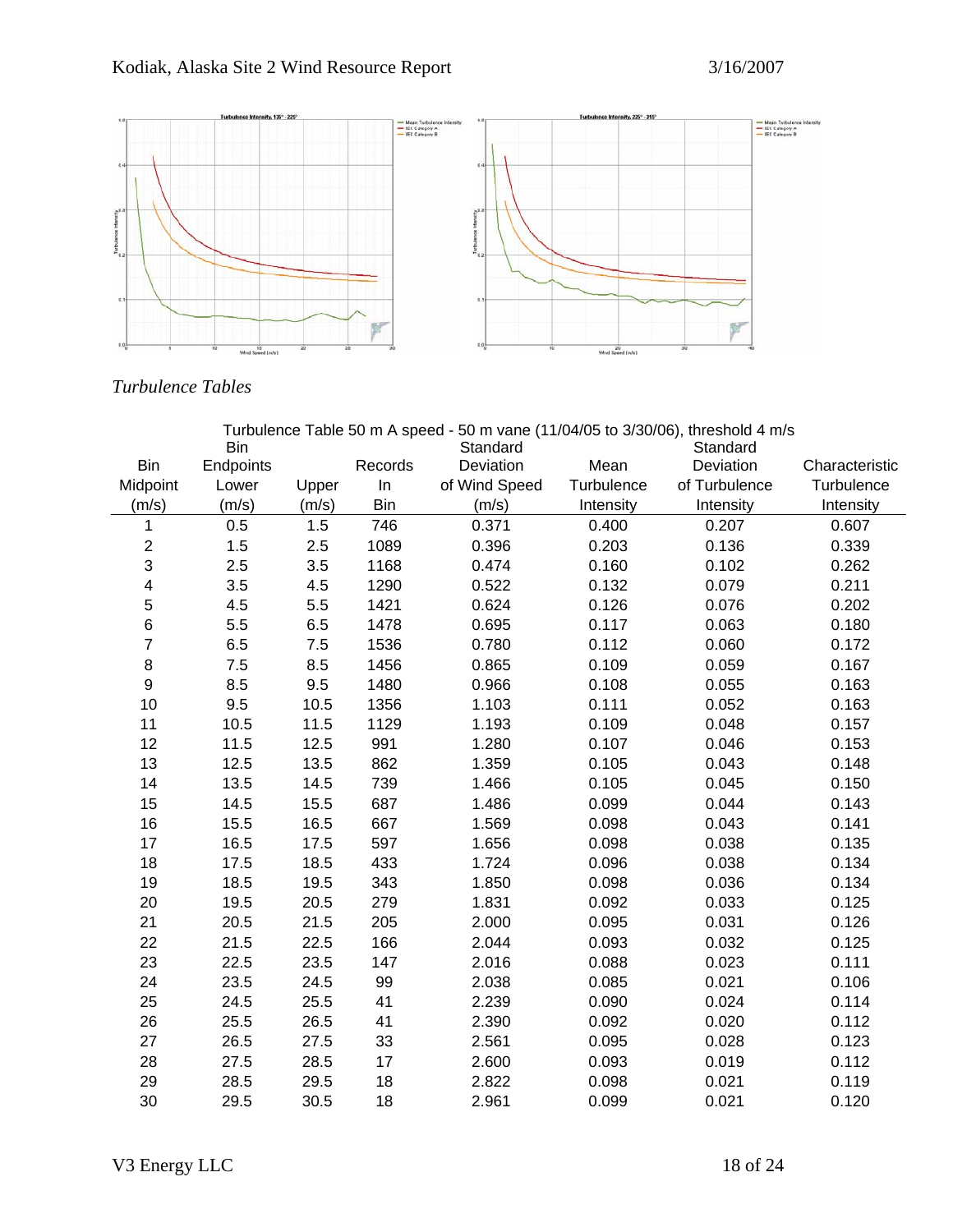#### Kodiak, Alaska Site 2 Wind Resource Report 3/16/2007

| -31 | 30.5 | 31.5 | 31 | 2.974 | 0.096 | 0.019 | 0.115 |
|-----|------|------|----|-------|-------|-------|-------|
| 32  | 31.5 | 32.5 | 41 | 2.932 | 0.092 | 0.024 | 0.116 |
| 33  | 32.5 | 33.5 | 21 | 2.805 | 0.085 | 0.021 | 0.106 |
| 34  | 33.5 | 34.5 | 12 | 3.192 | 0.094 | 0.022 | 0.116 |
| 35  | 34.5 | 35.5 | 12 | 3.325 | 0.095 | 0.014 | 0.109 |
| 36  | 35.5 | 36.5 | 8  | 3.325 | 0.092 | 0.010 | 0.102 |
| 37  | 36.5 | 37.5 | 5  | 3.240 | 0.087 | 0.012 | 0.100 |
| 38  | 37.5 | 38.5 | 2  | 3.350 | 0.088 | 0.004 | 0.093 |
| 39  | 38.5 | 39.5 |    | 4.000 | 0.104 | 0.000 | 0.104 |

|                         | <b>Bin</b> |       |            | Turbulence Table 50 m B speed - 50 m vane (11/04/05 to 3/30/06), threshold 4 m/s<br>Standard |            | Standard      |                |
|-------------------------|------------|-------|------------|----------------------------------------------------------------------------------------------|------------|---------------|----------------|
| Bin                     | Endpoints  |       | Records    | Deviation                                                                                    | Mean       | Deviation     | Characteristic |
| Midpoint                | Lower      | Upper | In         | of Wind Speed                                                                                | Turbulence | of Turbulence | Turbulence     |
| (m/s)                   | (m/s)      | (m/s) | <b>Bin</b> | (m/s)                                                                                        | Intensity  | Intensity     | Intensity      |
| $\mathbf{1}$            | 0.5        | 1.5   | 917        | 0.100                                                                                        | 0.081      | 0.113         | 0.194          |
| $\boldsymbol{2}$        | 1.5        | 2.5   | 1090       | 0.353                                                                                        | 0.181      | 0.104         | 0.285          |
| 3                       | 2.5        | 3.5   | 1094       | 0.423                                                                                        | 0.144      | 0.098         | 0.242          |
| $\overline{\mathbf{4}}$ | 3.5        | 4.5   | 1296       | 0.487                                                                                        | 0.124      | 0.083         | 0.206          |
| 5                       | 4.5        | 5.5   | 1397       | 0.604                                                                                        | 0.121      | 0.072         | 0.193          |
| $\, 6$                  | 5.5        | 6.5   | 1637       | 0.687                                                                                        | 0.116      | 0.064         | 0.180          |
| $\overline{7}$          | 6.5        | 7.5   | 1562       | 0.774                                                                                        | 0.112      | 0.062         | 0.173          |
| $\bf 8$                 | 7.5        | 8.5   | 1558       | 0.867                                                                                        | 0.109      | 0.060         | 0.169          |
| $\boldsymbol{9}$        | 8.5        | 9.5   | 1517       | 0.927                                                                                        | 0.104      | 0.060         | 0.164          |
| 10                      | 9.5        | 10.5  | 1347       | 1.049                                                                                        | 0.106      | 0.056         | 0.162          |
| 11                      | 10.5       | 11.5  | 1099       | 1.161                                                                                        | 0.106      | 0.054         | 0.160          |
| 12                      | 11.5       | 12.5  | 968        | 1.215                                                                                        | 0.102      | 0.052         | 0.154          |
| 13                      | 12.5       | 13.5  | 816        | 1.281                                                                                        | 0.099      | 0.050         | 0.149          |
| 14                      | 13.5       | 14.5  | 732        | 1.405                                                                                        | 0.101      | 0.045         | 0.146          |
| 15                      | 14.5       | 15.5  | 697        | 1.514                                                                                        | 0.101      | 0.044         | 0.145          |
| 16                      | 15.5       | 16.5  | 657        | 1.565                                                                                        | 0.098      | 0.040         | 0.138          |
| 17                      | 16.5       | 17.5  | 629        | 1.647                                                                                        | 0.097      | 0.037         | 0.135          |
| 18                      | 17.5       | 18.5  | 458        | 1.712                                                                                        | 0.095      | 0.038         | 0.134          |
| 19                      | 18.5       | 19.5  | 309        | 1.771                                                                                        | 0.094      | 0.039         | 0.133          |
| 20                      | 19.5       | 20.5  | 274        | 1.719                                                                                        | 0.086      | 0.036         | 0.123          |
| 21                      | 20.5       | 21.5  | 205        | 1.902                                                                                        | 0.091      | 0.031         | 0.122          |
| 22                      | 21.5       | 22.5  | 173        | 1.917                                                                                        | 0.087      | 0.032         | 0.119          |
| 23                      | 22.5       | 23.5  | 143        | 2.072                                                                                        | 0.090      | 0.043         | 0.134          |
| 24                      | 23.5       | 24.5  | 96         | 2.003                                                                                        | 0.084      | 0.022         | 0.105          |
| 25                      | 24.5       | 25.5  | 65         | 2.192                                                                                        | 0.088      | 0.023         | 0.111          |
| 26                      | 25.5       | 26.5  | 39         | 2.210                                                                                        | 0.085      | 0.021         | 0.106          |
| 27                      | 26.5       | 27.5  | 31         | 2.665                                                                                        | 0.099      | 0.026         | 0.125          |
| 28                      | 27.5       | 28.5  | 16         | 2.631                                                                                        | 0.094      | 0.021         | 0.115          |
| 29                      | 28.5       | 29.5  | 21         | 3.043                                                                                        | 0.105      | 0.023         | 0.128          |
| 30                      | 29.5       | 30.5  | 13         | 2.831                                                                                        | 0.095      | 0.026         | 0.120          |
| 31                      | 30.5       | 31.5  | 11         | 3.555                                                                                        | 0.115      | 0.023         | 0.139          |
| 32                      | 31.5       | 32.5  | 27         | 3.511                                                                                        | 0.110      | 0.033         | 0.142          |
| 33                      | 32.5       | 33.5  | 26         | 3.585                                                                                        | 0.109      | 0.027         | 0.136          |
| 34                      | 33.5       | 34.5  | 29         | 4.190                                                                                        | 0.123      | 0.031         | 0.154          |
| 35                      | 34.5       | 35.5  | 12         | 4.233                                                                                        | 0.121      | 0.031         | 0.152          |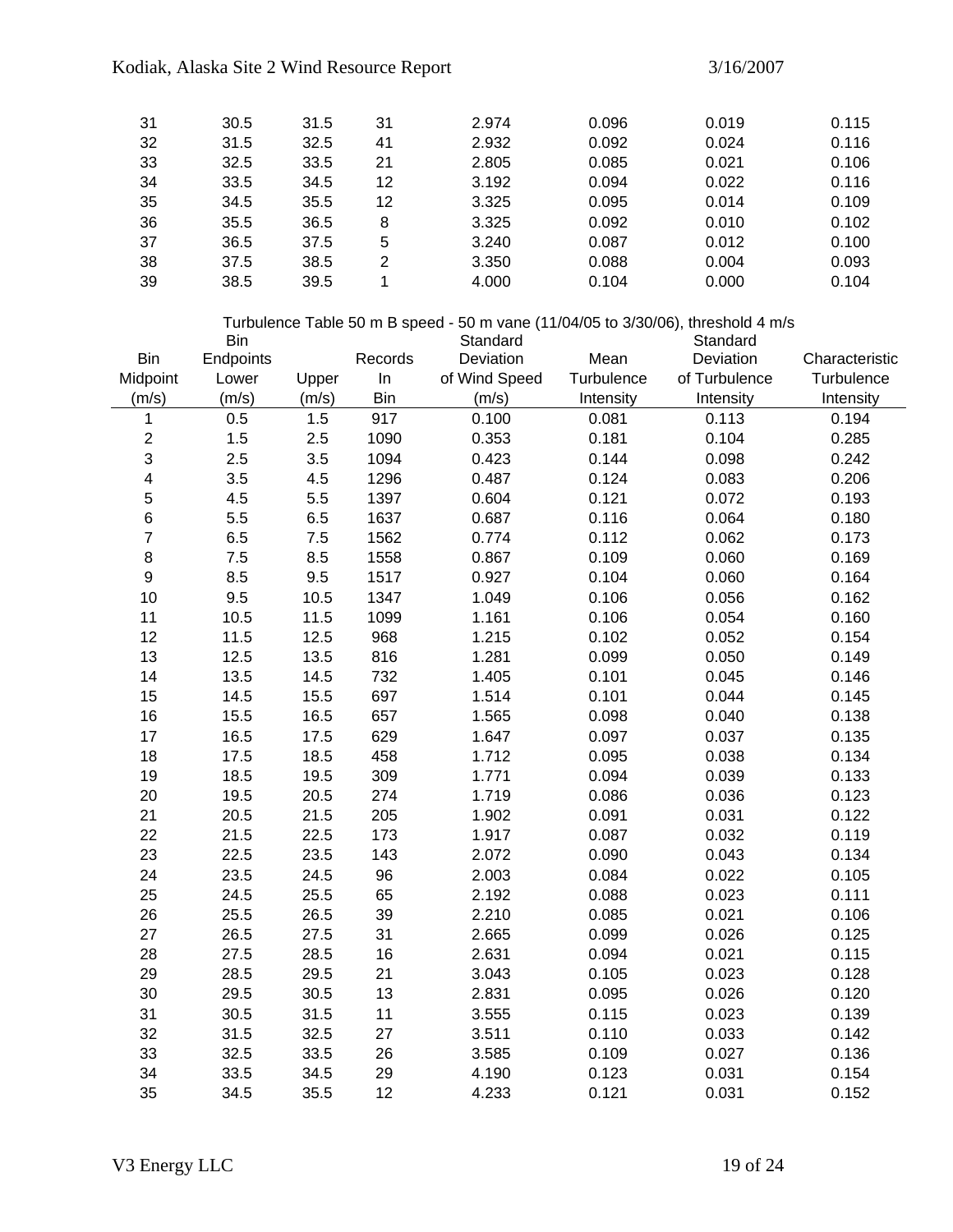| 36 | 35.5 | 36.5 | 13 | 4.200 | 0.117 | 0.029 | 0.146 |
|----|------|------|----|-------|-------|-------|-------|
| 37 | 36.5 | 37.5 | 5  | 4.680 | 0.127 | 0.015 | 0.142 |
| 38 | 37.5 | 38.5 |    | 5.329 | 0.141 | 0.021 | 0.163 |
| 39 | 38.5 | 39.5 | 6  | 4.700 | 0.121 | 0.013 | 0.134 |
| 40 | 39.5 | 40.5 | 5  | 5.420 | 0.136 | 0.004 | 0.140 |
| 41 | 40.5 | 41.5 | 5  | 5.540 | 0.136 | 0.006 | 0.141 |
| 42 | 41.5 | 42.5 | 4  | 5.175 | 0.123 | 0.015 | 0.138 |
| 43 | 42.5 | 43.5 | 2  | 5.300 | 0.123 | 0.003 | 0.126 |
| 44 | 43.5 | 44.5 |    | 6.200 | 0.140 | 0.000 | 0.140 |
| 45 | 44.5 | 45.5 | 0  | 6.200 | 0.140 | 0.000 | 0.140 |

|                         | <b>Bin</b> |       |            | Turbulence Table 40 m speed - 40 m vane (11/04/05 to 3/30/06), threshold 4 m/s<br>Standard |            | Standard      |                |
|-------------------------|------------|-------|------------|--------------------------------------------------------------------------------------------|------------|---------------|----------------|
| <b>Bin</b>              | Endpoints  |       | Records    | Deviation                                                                                  | Mean       | Deviation     | Characteristic |
| Midpoint                | Lower      | Upper | In         | of Wind Speed                                                                              | Turbulence | of Turbulence | Turbulence     |
| (m/s)                   | (m/s)      | (m/s) | <b>Bin</b> | (m/s)                                                                                      | Intensity  | Intensity     | Intensity      |
| 1                       | 0.5        | 1.5   | 825        | 0.383                                                                                      | 0.413      | 0.215         | 0.628          |
| $\mathbf 2$             | 1.5        | 2.5   | 1014       | 0.426                                                                                      | 0.221      | 0.148         | 0.369          |
| 3                       | 2.5        | 3.5   | 1179       | 0.485                                                                                      | 0.163      | 0.107         | 0.270          |
| $\overline{\mathbf{4}}$ | 3.5        | 4.5   | 1303       | 0.541                                                                                      | 0.137      | 0.081         | 0.218          |
| 5                       | 4.5        | 5.5   | 1418       | 0.641                                                                                      | 0.129      | 0.073         | 0.202          |
| 6                       | 5.5        | 6.5   | 1464       | 0.721                                                                                      | 0.121      | 0.063         | 0.184          |
| $\overline{7}$          | 6.5        | 7.5   | 1493       | 0.802                                                                                      | 0.115      | 0.061         | 0.176          |
| $\bf8$                  | 7.5        | 8.5   | 1463       | 0.885                                                                                      | 0.111      | 0.057         | 0.168          |
| $\boldsymbol{9}$        | 8.5        | 9.5   | 1525       | 0.992                                                                                      | 0.111      | 0.054         | 0.164          |
| 10                      | 9.5        | 10.5  | 1283       | 1.142                                                                                      | 0.115      | 0.050         | 0.165          |
| 11                      | 10.5       | 11.5  | 1164       | 1.234                                                                                      | 0.113      | 0.047         | 0.160          |
| 12                      | 11.5       | 12.5  | 1021       | 1.295                                                                                      | 0.108      | 0.045         | 0.154          |
| 13                      | 12.5       | 13.5  | 833        | 1.425                                                                                      | 0.110      | 0.044         | 0.154          |
| 14                      | 13.5       | 14.5  | 738        | 1.517                                                                                      | 0.109      | 0.044         | 0.152          |
| 15                      | 14.5       | 15.5  | 707        | 1.574                                                                                      | 0.105      | 0.042         | 0.147          |
| 16                      | 15.5       | 16.5  | 653        | 1.586                                                                                      | 0.100      | 0.041         | 0.140          |
| 17                      | 16.5       | 17.5  | 563        | 1.690                                                                                      | 0.100      | 0.039         | 0.139          |
| 18                      | 17.5       | 18.5  | 400        | 1.768                                                                                      | 0.099      | 0.037         | 0.135          |
| 19                      | 18.5       | 19.5  | 312        | 1.873                                                                                      | 0.099      | 0.035         | 0.134          |
| 20                      | 19.5       | 20.5  | 271        | 1.849                                                                                      | 0.093      | 0.033         | 0.126          |
| 21                      | 20.5       | 21.5  | 201        | 2.083                                                                                      | 0.100      | 0.042         | 0.142          |
| 22                      | 21.5       | 22.5  | 175        | 2.044                                                                                      | 0.093      | 0.029         | 0.122          |
| 23                      | 22.5       | 23.5  | 145        | 2.034                                                                                      | 0.089      | 0.025         | 0.113          |
| 24                      | 23.5       | 24.5  | 81         | 2.048                                                                                      | 0.086      | 0.026         | 0.112          |
| 25                      | 24.5       | 25.5  | 38         | 2.276                                                                                      | 0.091      | 0.018         | 0.109          |
| 26                      | 25.5       | 26.5  | 42         | 2.579                                                                                      | 0.100      | 0.026         | 0.126          |
| 27                      | 26.5       | 27.5  | 30         | 2.463                                                                                      | 0.091      | 0.026         | 0.118          |
| 28                      | 27.5       | 28.5  | 17         | 2.829                                                                                      | 0.102      | 0.016         | 0.117          |
| 29                      | 28.5       | 29.5  | 20         | 2.970                                                                                      | 0.103      | 0.023         | 0.126          |
| 30                      | 29.5       | 30.5  | 16         | 2.919                                                                                      | 0.097      | 0.017         | 0.114          |
| 31                      | 30.5       | 31.5  | 34         | 3.035                                                                                      | 0.098      | 0.021         | 0.119          |
| 32                      | 31.5       | 32.5  | 40         | 3.007                                                                                      | 0.094      | 0.023         | 0.117          |
| 33                      | 32.5       | 33.5  | 19         | 2.958                                                                                      | 0.090      | 0.022         | 0.112          |
| 34                      | 33.5       | 34.5  | 12         | 3.275                                                                                      | 0.097      | 0.025         | 0.122          |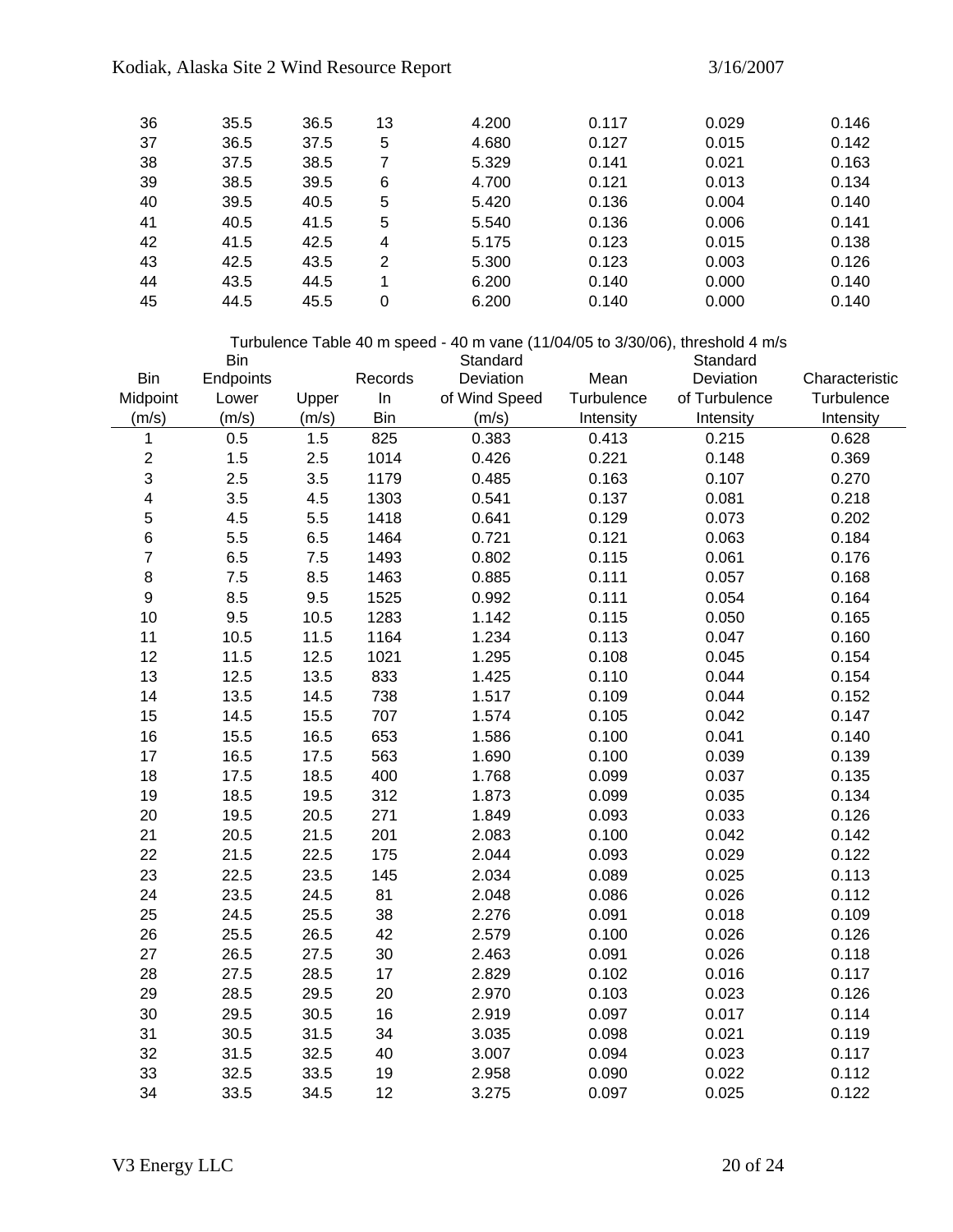## Kodiak, Alaska Site 2 Wind Resource Report 3/16/2007

| -35 | 34.5 | 35.5 | 3.264 | 0.093 | 0.011 | 0.104 |
|-----|------|------|-------|-------|-------|-------|
| -36 | 35.5 | 36.5 | 3.425 | 0.095 | 0.008 | 0.104 |
| -37 | 36.5 | 37.5 | 3.220 | 0.087 | 0.010 | 0.097 |
| -38 | 37.5 | 38.5 | 3.750 | 0.098 | 0.009 | 0.107 |
| -39 | 38.5 | 39.5 | 3.750 | 0.098 | 0.009 | 0.107 |

#### Turbulence Table 30 m A speed - 30 m vane (11/04/05 to 2/27/07), threshold 3.5 m/s

|                         |       |                      |                | Standard      |            | Standard      |                |
|-------------------------|-------|----------------------|----------------|---------------|------------|---------------|----------------|
| <b>Bin</b>              |       | <b>Bin Endpoints</b> | Records        | Deviation     | Mean       | Deviation     | Characteristic |
| Midpoint                | Lower | Upper                | In             | of Wind Speed | Turbulence | of Turbulence | Turbulence     |
| (m/s)                   | (m/s) | (m/s)                | <b>Bin</b>     | (m/s)         | Intensity  | Intensity     | Intensity      |
| 1                       | 0.5   | 1.5                  | 3182           | 0.482         | 0.521      | 0.331         | 0.852          |
| $\overline{\mathbf{c}}$ | 1.5   | 2.5                  | 4598           | 0.511         | 0.264      | 0.164         | 0.428          |
| 3                       | 2.5   | 3.5                  | 4973           | 0.556         | 0.190      | 0.125         | 0.315          |
| 4                       | 3.5   | 4.5                  | 4729           | 0.644         | 0.163      | 0.104         | 0.267          |
| 5                       | 4.5   | 5.5                  | 4751           | 0.708         | 0.143      | 0.079         | 0.222          |
| 6                       | 5.5   | 6.5                  | 4871           | 0.806         | 0.135      | 0.071         | 0.206          |
| $\overline{7}$          | 6.5   | 7.5                  | 4916           | 0.879         | 0.126      | 0.062         | 0.188          |
| 8                       | 7.5   | 8.5                  | 4839           | 0.946         | 0.119      | 0.057         | 0.176          |
| $\boldsymbol{9}$        | 8.5   | 9.5                  | 4628           | 1.052         | 0.117      | 0.053         | 0.171          |
| 10                      | 9.5   | 10.5                 | 3959           | 1.139         | 0.115      | 0.050         | 0.165          |
| 11                      | 10.5  | 11.5                 | 3570           | 1.224         | 0.112      | 0.049         | 0.161          |
| 12                      | 11.5  | 12.5                 | 3153           | 1.286         | 0.108      | 0.046         | 0.154          |
| 13                      | 12.5  | 13.5                 | 2711           | 1.395         | 0.108      | 0.045         | 0.153          |
| 14                      | 13.5  | 14.5                 | 2320           | 1.504         | 0.108      | 0.047         | 0.155          |
| 15                      | 14.5  | 15.5                 | 1994           | 1.581         | 0.106      | 0.046         | 0.152          |
| 16                      | 15.5  | 16.5                 | 1745           | 1.634         | 0.102      | 0.046         | 0.149          |
| 17                      | 16.5  | 17.5                 | 1599           | 1.677         | 0.099      | 0.045         | 0.144          |
| 18                      | 17.5  | 18.5                 | 1258           | 1.748         | 0.097      | 0.043         | 0.141          |
| 19                      | 18.5  | 19.5                 | 984            | 1.842         | 0.097      | 0.042         | 0.139          |
| 20                      | 19.5  | 20.5                 | 764            | 1.876         | 0.094      | 0.039         | 0.133          |
| 21                      | 20.5  | 21.5                 | 639            | 1.975         | 0.094      | 0.042         | 0.136          |
| 22                      | 21.5  | 22.5                 | 459            | 1.929         | 0.088      | 0.038         | 0.126          |
| 23                      | 22.5  | 23.5                 | 344            | 1.961         | 0.086      | 0.034         | 0.120          |
| 24                      | 23.5  | 24.5                 | 223            | 2.045         | 0.086      | 0.038         | 0.124          |
| 25                      | 24.5  | 25.5                 | 148            | 1.914         | 0.077      | 0.036         | 0.113          |
| 26                      | 25.5  | 26.5                 | 130            | 2.243         | 0.087      | 0.041         | 0.127          |
| 27                      | 26.5  | 27.5                 | 80             | 2.333         | 0.087      | 0.040         | 0.127          |
| 28                      | 27.5  | 28.5                 | 46             | 2.453         | 0.088      | 0.038         | 0.126          |
| 29                      | 28.5  | 29.5                 | 36             | 3.006         | 0.104      | 0.034         | 0.138          |
| 30                      | 29.5  | 30.5                 | 22             | 3.316         | 0.111      | 0.035         | 0.146          |
| 31                      | 30.5  | 31.5                 | 35             | 3.180         | 0.103      | 0.019         | 0.121          |
| 32                      | 31.5  | 32.5                 | 46             | 3.363         | 0.105      | 0.023         | 0.128          |
| 33                      | 32.5  | 33.5                 | 24             | 3.325         | 0.101      | 0.023         | 0.124          |
| 34                      | 33.5  | 34.5                 | 15             | 3.507         | 0.103      | 0.026         | 0.130          |
| 35                      | 34.5  | 35.5                 | 12             | 3.275         | 0.094      | 0.014         | 0.108          |
| 36                      | 35.5  | 36.5                 | 12             | 3.533         | 0.098      | 0.010         | 0.108          |
| 37                      | 36.5  | 37.5                 | 5              | 3.360         | 0.091      | 0.005         | 0.096          |
| 38                      | 37.5  | 38.5                 | 4              | 3.500         | 0.092      | 0.010         | 0.102          |
| 39                      | 38.5  | 39.5                 | $\overline{2}$ | 3.850         | 0.099      | 0.009         | 0.107          |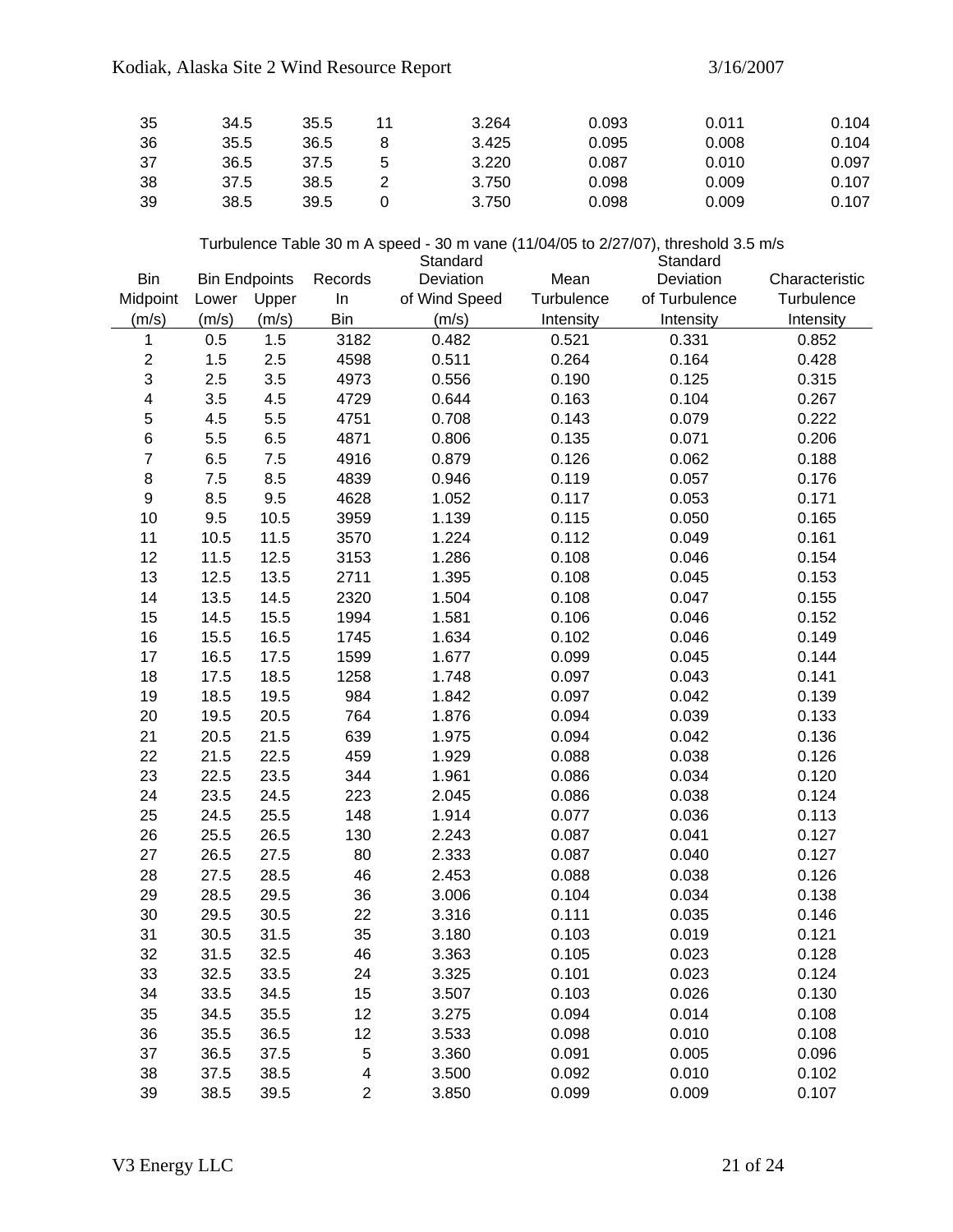| 40               | 39.5       | 40.5  | $\mathbf 0$             | 3.850                                                                              | 0.099      | 0.009         | 0.107          |
|------------------|------------|-------|-------------------------|------------------------------------------------------------------------------------|------------|---------------|----------------|
|                  |            |       |                         |                                                                                    |            |               |                |
|                  |            |       |                         | Turbulence Table 30 m B speed - 30 m vane (11/04/05 to 2/27/07), threshold 3.5 m/s |            |               |                |
|                  | <b>Bin</b> |       |                         | Standard                                                                           |            | Standard      |                |
| <b>Bin</b>       | Endpoints  |       | Records                 | Deviation                                                                          | Mean       | Deviation     | Characteristic |
| Midpoint         | Lower      | Upper | In                      | of Wind Speed                                                                      | Turbulence | of Turbulence | Turbulence     |
| (m/s)            | (m/s)      | (m/s) | <b>Bin</b>              | (m/s)                                                                              | Intensity  | Intensity     | Intensity      |
| 1                | 0.5        | 1.5   | 3335                    | 0.549                                                                              | 0.592      | 0.436         | 1.029          |
| $\overline{c}$   | 1.5        | 2.5   | 4600                    | 0.579                                                                              | 0.300      | 0.194         | 0.494          |
| 3                | 2.5        | 3.5   | 4878                    | 0.603                                                                              | 0.205      | 0.129         | 0.334          |
| 4                | 3.5        | 4.5   | 4706                    | 0.661                                                                              | 0.167      | 0.103         | 0.270          |
| 5                | 4.5        | 5.5   | 4794                    | 0.719                                                                              | 0.145      | 0.081         | 0.226          |
| $\,6$            | 5.5        | 6.5   | 4918                    | 0.790                                                                              | 0.132      | 0.069         | 0.201          |
| 7                | 6.5        | 7.5   | 5035                    | 0.850                                                                              | 0.122      | 0.061         | 0.183          |
| 8                | 7.5        | 8.5   | 4750                    | 0.908                                                                              | 0.114      | 0.056         | 0.170          |
| $\boldsymbol{9}$ | 8.5        | 9.5   | 4608                    | 0.965                                                                              | 0.108      | 0.053         | 0.161          |
| 10               | 9.5        | 10.5  | 3880                    | 1.009                                                                              | 0.101      | 0.052         | 0.153          |
| 11               | 10.5       | 11.5  | 3570                    | 1.055                                                                              | 0.096      | 0.050         | 0.147          |
| 12               | 11.5       | 12.5  | 3148                    | 1.123                                                                              | 0.094      | 0.049         | 0.143          |
| 13               | 12.5       | 13.5  | 2787                    | 1.182                                                                              | 0.091      | 0.048         | 0.139          |
| 14               | 13.5       | 14.5  | 2313                    | 1.258                                                                              | 0.090      | 0.049         | 0.140          |
| 15               | 14.5       | 15.5  | 1948                    | 1.250                                                                              | 0.084      | 0.050         | 0.134          |
| 16               | 15.5       | 16.5  | 1748                    | 1.269                                                                              | 0.080      | 0.050         | 0.129          |
| 17               | 16.5       | 17.5  | 1560                    | 1.301                                                                              | 0.077      | 0.047         | 0.124          |
| 18               | 17.5       | 18.5  | 1204                    | 1.344                                                                              | 0.075      | 0.048         | 0.123          |
| 19               | 18.5       | 19.5  | 975                     | 1.410                                                                              | 0.074      | 0.046         | 0.120          |
| 20               | 19.5       | 20.5  | 733                     | 1.436                                                                              | 0.072      | 0.046         | 0.118          |
| 21               | 20.5       | 21.5  | 621                     | 1.419                                                                              | 0.068      | 0.045         | 0.113          |
| 22               | 21.5       | 22.5  | 454                     | 1.443                                                                              | 0.066      | 0.045         | 0.111          |
| 23               | 22.5       | 23.5  | 335                     | 1.301                                                                              | 0.057      | 0.042         | 0.099          |
| 24               | 23.5       | 24.5  | 226                     | 1.433                                                                              | 0.060      | 0.045         | 0.104          |
| 25               | 24.5       | 25.5  | 156                     | 1.606                                                                              | 0.064      | 0.044         | 0.108          |
| 26               | 25.5       | 26.5  | 131                     | 1.596                                                                              | 0.062      | 0.045         | 0.107          |
| 27               | 26.5       | 27.5  | 82                      | 1.446                                                                              | 0.054      | 0.045         | 0.099          |
| 28               | 27.5       | 28.5  | 49                      | 1.457                                                                              | 0.052      | 0.045         | 0.098          |
| 29               | 28.5       | 29.5  | 39                      | 1.649                                                                              | 0.057      | 0.054         | 0.110          |
| 30               | 29.5       | 30.5  | 19                      | 1.366                                                                              | 0.045      | 0.050         | 0.095          |
| 31               | 30.5       | 31.5  | 40                      | 1.417                                                                              | 0.046      | 0.046         | 0.091          |
| 32               | 31.5       | 32.5  | 43                      | 1.278                                                                              | 0.040      | 0.040         | 0.080          |
| 33               | 32.5       | 33.5  | 24                      | 0.937                                                                              | 0.028      | 0.024         | 0.052          |
| 34               | 33.5       | 34.5  | 15                      | 0.848                                                                              | 0.025      | 0.032         | 0.057          |
| 35               | 34.5       | 35.5  | 12                      | 0.721                                                                              | 0.021      | 0.012         | 0.033          |
| 36               | 35.5       | 36.5  | 12                      | 0.865                                                                              | 0.024      | 0.015         | 0.039          |
| 37               | 36.5       | 37.5  | 5                       | 1.185                                                                              | 0.032      | 0.008         | 0.040          |
| 38               | 37.5       | 38.5  | $\overline{\mathbf{4}}$ | 0.557                                                                              | 0.015      | 0.007         | 0.022          |
| 39               | 38.5       | 39.5  | $\overline{\mathbf{c}}$ | 0.686                                                                              | 0.018      | 0.006         | 0.023          |
| 40               | 39.5       | 40.5  | $\mathbf 0$             | 0.686                                                                              | 0.018      | 0.006         | 0.023          |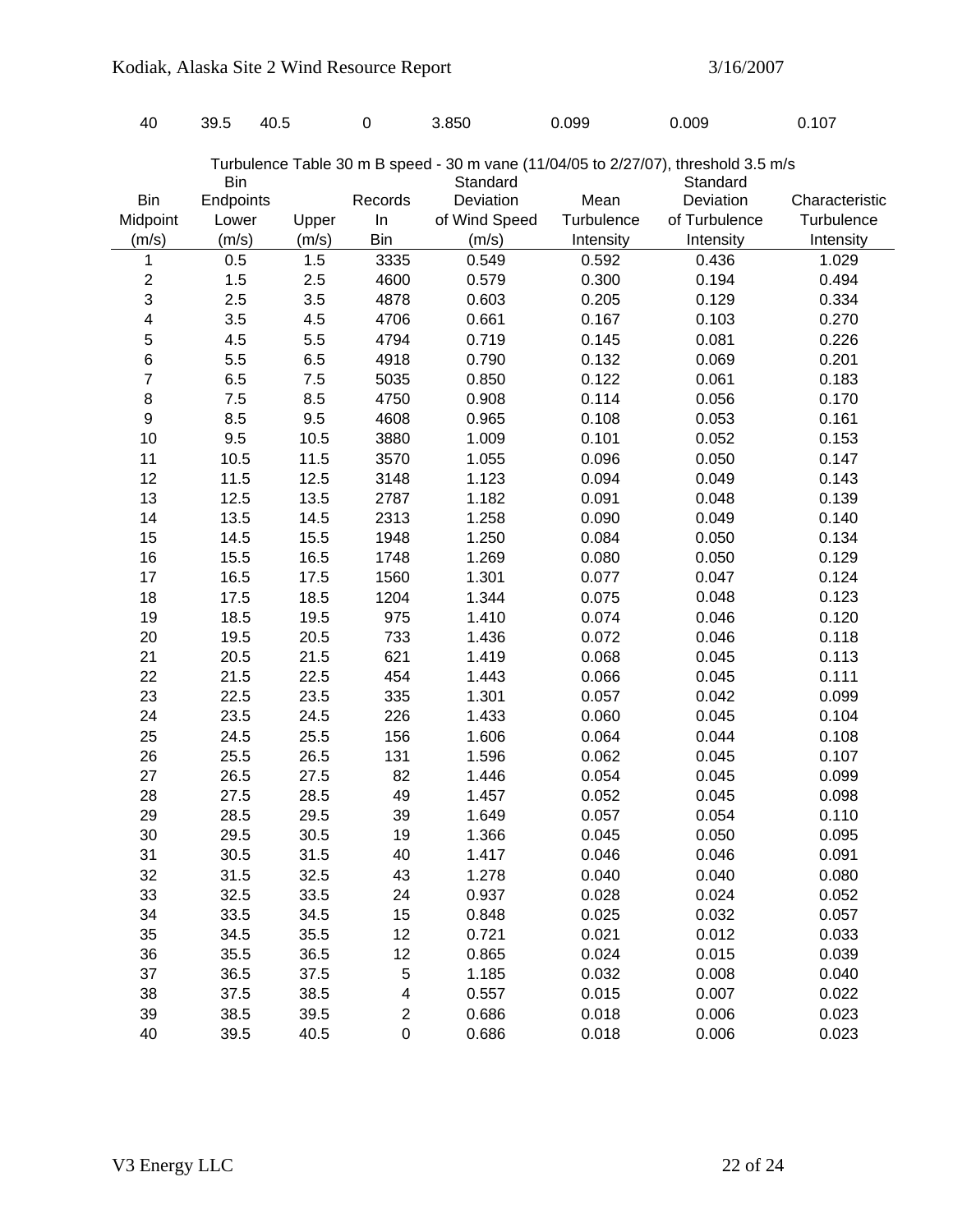#### *Air Temperature and Density*

Over the reporting period, Kodiak Site 2 had an average temperature of 4.8° C. The minimum recorded temperature during the measurement period was -17.0° C and the maximum temperature was 25.6° C, indicating a cool temperate operating environment for wind turbine operations. Consequent to Kodiak's cool temperatures, but counterbalanced by Site 2's elevation of 390 meters, the average air density of 1.214 kg/m<sup>3</sup> is approximately three percent higher than the standard air density of 1.1798 kg/m<sup>3</sup> (at 12.5° C and 96.7 kPa) at this elevation. Density variance from standard is accounted for in turbine performance predictions.

|            | Temperature   |               |              |                  | Air Density          |                      |         |
|------------|---------------|---------------|--------------|------------------|----------------------|----------------------|---------|
|            |               |               |              | Std.             |                      |                      |         |
| Month      | Mean          | Min           | Max          | Dev.             | Mean                 | Min                  | Max     |
|            | $(^{\circ}C)$ | $^{\circ}$ C) | $(^\circ C)$ | $\rm ^{\circ}C)$ | (kg/m <sup>3</sup> ) | (kg/m <sup>3</sup> ) | (kg/mª) |
| Jan        | $-3.1$        | $-17.0$       | 4.0          | 5.494            | 1.249                | 1.216                | 1.316   |
| Feb        | $-1.0$        | $-15.2$       | 6.1          | 4.052            | 1.239                | 1.207                | 1.307   |
| Mar        | $-0.5$        | $-9.4$        | 7.3          | 2.595            | 1.236                | 1.202                | 1.278   |
| Apr        | 4.3           | $-1.3$        | 12.4         | 2.461            | 1.215                | 1.180                | 1.240   |
| May        | 9.5           | 0.5           | 25.6         | 5.265            | 1.193                | 1.128                | 1.232   |
| Jun        | 9.6           | 5.1           | 18.7         | 2.792            | 1.192                | 1.155                | 1.211   |
| Jul        | 11.9          | 7.3           | 21.6         | 2.947            | 1.182                | 1.143                | 1.202   |
| Aug        | 12.6          | 8.7           | 20.5         | 2.373            | 1.180                | 1.148                | 1.196   |
| Sep        | 9.7           | 4.8           | 16.7         | 1.866            | 1.192                | 1.163                | 1.213   |
| Oct        | 6.0           | $-2.2$        | 13.0         | 2.956            | 1.207                | 1.178                | 1.244   |
| Nov        | $-2.1$        | $-13.3$       | 7.3          | 4.021            | 1.244                | 1.202                | 1.297   |
| <b>Dec</b> | 0.3           | $-11.1$       | 6.2          | 3.835            | 1.233                | 1.206                | 1.286   |
| All data   | 4.8           | $-17.0$       | 25.6         | 6.764            | 1.214                | 1.128                | 1.316   |

![](_page_22_Figure_5.jpeg)